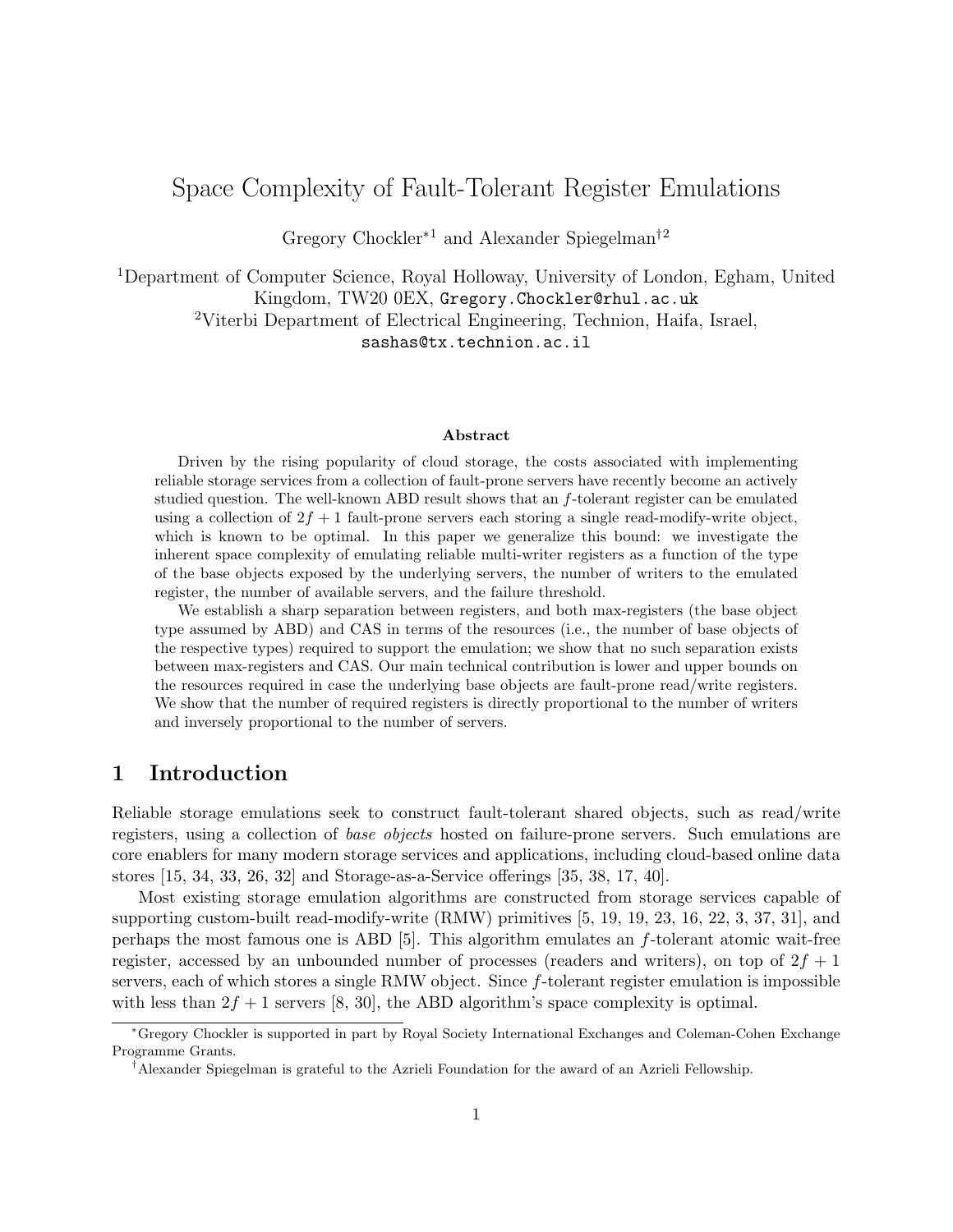| Base object         | Lower bound<br>(WS-Safe, obstruction-free) (WS-Regular, wait-free) | Upper bound                                                                                |  |  |  |
|---------------------|--------------------------------------------------------------------|--------------------------------------------------------------------------------------------|--|--|--|
| max-register<br>CAS | $2f + 1$<br>$2f + 1$                                               | $2f + 1$<br>$2f + 1$                                                                       |  |  |  |
| read/write register | $kf+\left[\frac{k}{\frac{n-(f+1)}{f}}\right](f+1)$                 | $kf + \left\lceil \frac{k}{\left\lceil \frac{n-(f+1)}{f} \right\rceil} \right\rceil (f+1)$ |  |  |  |

**Table 1:** The number of base objects used by f-tolerant register emulations with k writers and  $n > 2f$  servers.

However, support for atomic RMW is not always available: the operations exposed by networkattached disks are typically limited to basic reads and writes, and the interfaces exposed by cloud storage services sometimes augment this with simple conditional update primitives similar to Compare-and-Swap (CAS). A natural question that arises is therefore how the ABD results generalize when only weaker primitives (e.g., read/write registers) are available. More specifically, we are interested whether reliable storage emulations are possible with weaker primitives, and if so, what their space complexity is, and in particular, whether it depends on the number of writers and the number of servers.

To answer these questions, we consider a collection of n fault-prone servers, each of which stores base objects supporting the given primitives. The failure granularity is servers, meaning that a server crash causes all base objects it stores to crash as well. We study three primitives: read/write register, max-register [4], and CAS. For each primitive, we are interested in the number of base objects required to emulate an  $f$ -tolerant register for k writers using n servers.

Table 1 summarizes our results. To strengthen our lower bounds, we prove them under weak liveness and safety guarantees, namely, obstruction freedom and write-sequential safety (WS-Safety). The latter is a weak generalization of Lamport's notion of safety [29] to multi-writer registers, which we define in Section 2. Since atomicity usually requires readers to write, which may induce a dependency on the number of readers, we consider regularity for our upper bound; we define in Section 2 write-sequential regularity (WS-Regularity), which is a weaker form of multi-writer regularity defined in [37]. The lower bound of  $n > 2f$  of servers required for f-tolerant register emulations [8, 30] can be easily generalized for WS-Safe obstruction-free emulations. Therefore, we assume that  $n > 2f$  throughout the paper.

Interestingly, even though both read/write registers and max-registers have the lowest consensus number of 1 in Herlihy's hierarchy [24], we show that they are clearly separated with respect to their power to support a reliable multi-writer register in a space-efficient fashion. On the other hand, no such separation exists between CAS, which has an infinite consensus number, and maxregister. As an aside, we note that this separation has implications for the standard shared memory model (without base object failures); for example, it implies that a k-writer max-register cannot be implemented from less than  $k$  read/write registers (proven in Theorem 2) closing the gap between the known lower and upper bounds of  $k-1$  [28] and k [4] respectively.

Results. Despite the fact that the original ABD emulation [5] assumes a general RMW base object on every server, we observe that the code executed by each server in the multi-writer ABD protocol [23, 37, 31] can be encapsulated into the write-max (for handling update messages) and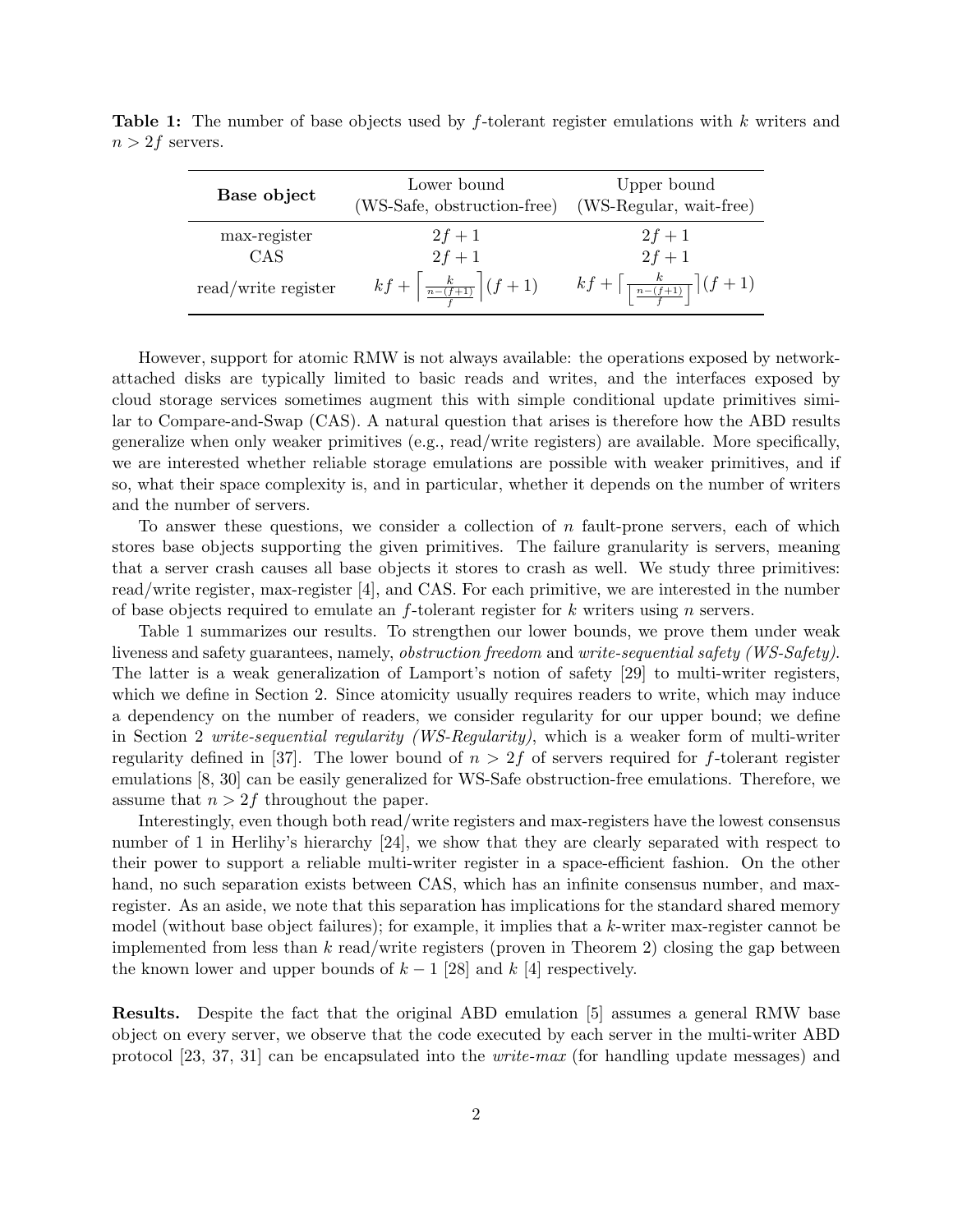read-max (for handling read messages) primitives of max-register. Therefore, the upper bound of  $n = 2f + 1$  applies to max-registers as well. In Appendix A we show how to emulate a max-register from a single CAS in a wait-free manner. Thus, the upper bound for max-register also applies to CAS.

Our main technical contribution is a lower bound on the number of read/write registers required to emulate an f-tolerant WS-Safe obstruction-free register for  $k$  clients using n servers. While the ABD [5] space complexity does not depend on the number of writers or the number of servers, we show in Section 3 (Theorem 1) that when servers support only read/write registers, the lower bound increases linearly with the number of writers and decreases (up to a certain point) with the number of available servers. In particular, our lower bound implies that at least  $kf+f+1$  registers are needed regardless of the number of available servers. We exploit asynchrony to construct a write-sequential failure-free run in which each write completes while leaving f pending writes on base registers, forcing the next write to use a different set of registers, and so on.

In Section 4, we present a new upper bound construction that closely matches our lower bound (Theorem 6). Note that the two bounds are closely aligned, and in particular, coincide in the two important cases of  $n = 2f + 1$  and  $n \geq kf + f + 1$  where they are equal to  $kf + k(f + 1)$  and  $kf + f + 1$  respectively. An interesting open question is to close the remaining small gap.

Another open question is whether our lower bound is tight for stronger regularity definitions [37]. In the special case of  $n = 2f + 1$  servers and k writers, a matching upper bound of  $(2f + 1)k$  registers can be achieved by simply having each server implement a single  $k$ -writer max-register from  $k$  base registers [4]. The question of the general case of  $n \geq 2f + 1$  remains open.

In the full paper [14], we prove the following three additional results implied by an extended variant of our main lower bound construction:  $(1)$  a lower bound of k registers per server for  $n = 2f + 1$  (Theorem 3); (2) a lower bound on the number of servers when the maximum number of registers stored on each server is bounded by a known constant (Theorem 4); and (3) impossibility of constructing fault-tolerant multi-writer register emulations adaptive to point contention [1, 7] (Theorem 5).

Related work. The space complexity of fault-tolerant register emulations has been explored in a number of prior works. Aguilera et al. [2] show that certain types of multi-writer registers cannot be reliably emulated from a fixed number of fault-prone ones if the number of writers is not a priori known. They however, do not provide precise bounds on the number of base registers as a function of the number of writers and servers, and the failure threshold as we do in this paper. The space complexity of reliable register emulations in terms of the amount of data stored on fault-prone RMW servers was studied in [20, 13], and more recently in [39, 12, 11]. Since we are only interested in the number of stored registers and not their sizes, these results are orthogonal to ours.

Basescu et al. [9] describe several fault-tolerant multi-writer register emulations from a collection of fault-prone read/write data stores. Their algorithms incorporate a garbage-collection mechanism that ensures that the storage cost is adaptive to the write concurrency, provided that the underlying servers can be accessed in a synchronous fashion. Our results show that asynchrony has a profound impact on storage consumption by exhibiting a sequential failure-free run where the number of registers that need to be stored grows linearly with the number of writers.

The proof of our main result (see Lemma 1) further extends the adversarial framework of [39] to exploit the notion of register covering (originally due to [10]) extended to fault-prone base registers as in [2]. Covering arguments have been successfully applied to proving numerous space lower bound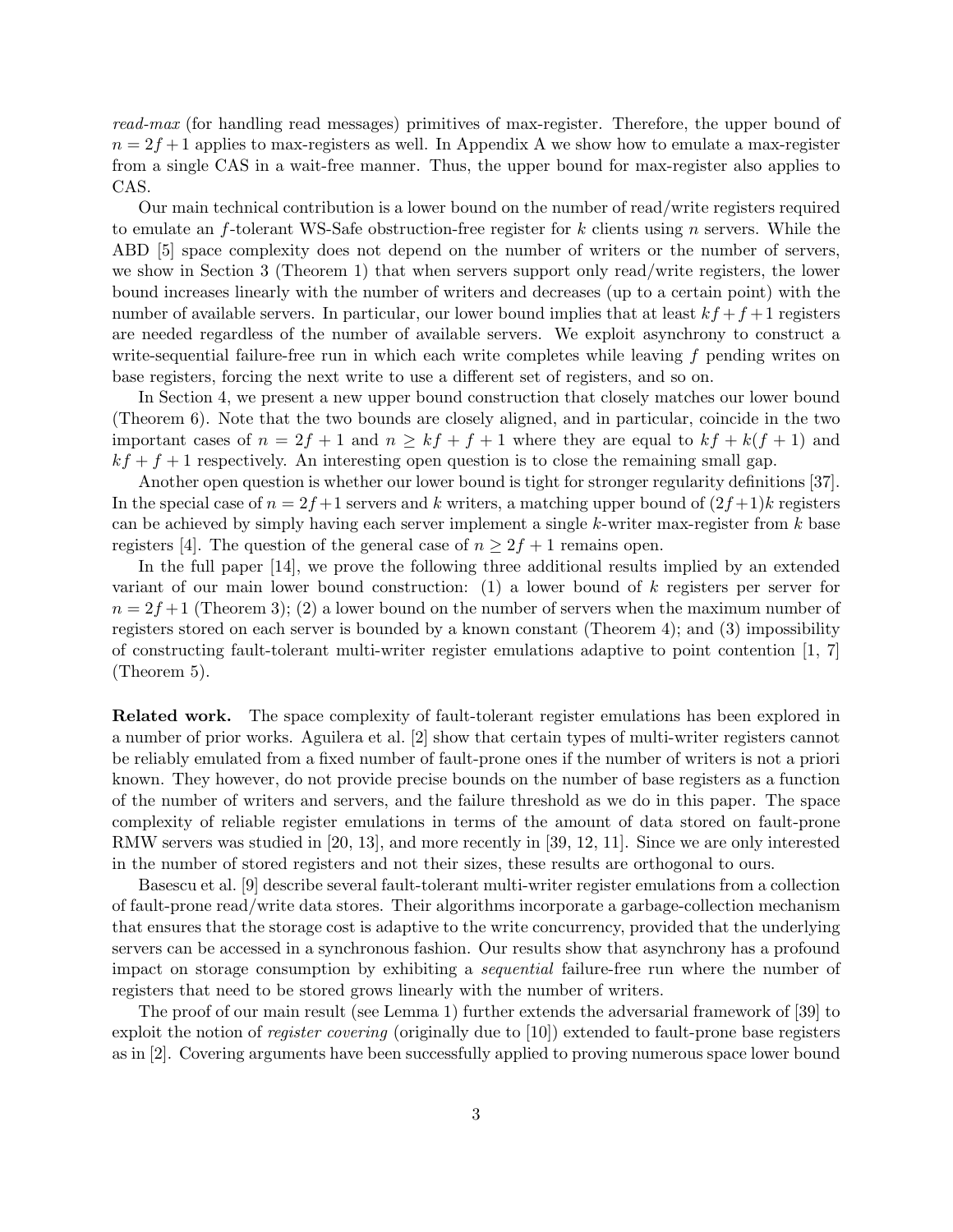results in the literature (see [6] for a survey) including the recent tight bounds for obstruction-free consensus [21, 41, 18].

## 2 Preliminaries

#### 2.1 Shared Objects

A shared object supports concurrent execution of operations performed by some set,  $\mathbb{C} = \{c_1, c_2, \dots\}$ , of client processes. Each operation has an invocation and response. An object schedule is a sequence of the operation invocations and their responses. An invoked operation is complete in a given schedule if the operation's response is also present in the schedule, and pending otherwise. For a schedule  $\sigma$ ,  $ops(\sigma)$  denotes the set of all operations that were invoked in  $\sigma$ , and  $complete(\sigma)$ (resp.,  $pending(\sigma)$ ) denotes the subset of  $ops(\sigma)$  consisting of all the complete (resp., pending) operations. Also, for a set X of operations, we use  $\sigma|X$  to denote the subsequence of  $\sigma$  consisting of all the invocation and responses of the operations in X.

An operation *op precedes* an operation *op'* in a schedule  $\sigma$ , denoted *op*  $\prec_{\sigma} op'$ , iff *op'* is invoked after op responds in  $\sigma$ . Operations op and op' are concurrent in  $\sigma$ , if neither one precedes the other. A schedule with no concurrent operations is *sequential*. Given a schedule  $\sigma$ , we use  $\sigma|i$  to denote the subsequence of  $\sigma$  consisting of all the actions executed by the client  $c_i$ . The schedule is well-formed if  $\sigma|i$  is sequential for all  $i > 0$ . In the following, we will only consider well-formed schedules.

The object's *sequential specification* is a collection of the object's sequential schedules in which all operations are complete. For an object schedule  $\sigma$ , a *linearization*  $L_{\sigma}$  of  $\sigma$  is a sequential schedule consisting of all operations in  $complete(\sigma)$  along with their responses and a subset of pending( $\sigma$ ), each of which being assigned a matching response, so that  $L_{\sigma}$  satisfies both the  $\sigma$ 's operation precedence relation ( $\prec_{\sigma}$ ) and the object sequential specification.

Consistency conditions specify the shared object behaviour when accessed concurrently by the clients. They are expressed as a set of schedules satisfying a desired property. A basic consistency condition for the shared objects of any type is atomicity [25] defined formally as follows:

**Definition 1** (Atomicity). A set of schedules C satisfies atomicity if for all schedules  $\sigma \in C$ ,  $\sigma$ has a linearization.

### 2.2 Object types

Registers. A read/write register object (or simply a register) supports two operations of the form  $write(v), v \in V$ , and read() returning ack and  $v \in V$  respectively where V is the register value domain. Its sequential specification consists of all sequential schedules in which every read returns the value written by the last preceding *write* or an initial value  $v_0 \in V$  if no such write exists.

A register is *multi-writer (MW)* (resp., *multi-reader (MR)*) if it can be written (resp., read) by an *unbounded* number of clients. A k-writer register, or simply, k-register, is a register that can be written by at most  $k > 0$  distinct clients. A register is *single-writer (SW)* (resp., *single-reader* (SR)) if only one process can write (resp., read) the register. For a register schedule  $\sigma$ , we write writes( $\sigma$ ) (resp., reads( $\sigma$ )) to denote the sets of all write (resp., read) operations invoked in  $\sigma$ . We say that  $\sigma$  is *write-sequential* if no two writes in *writes(* $\sigma$ *)* are concurrent.

Let C be a set of register schedules. The following weaker consistency conditions will be considered for registers in addition to atomicity: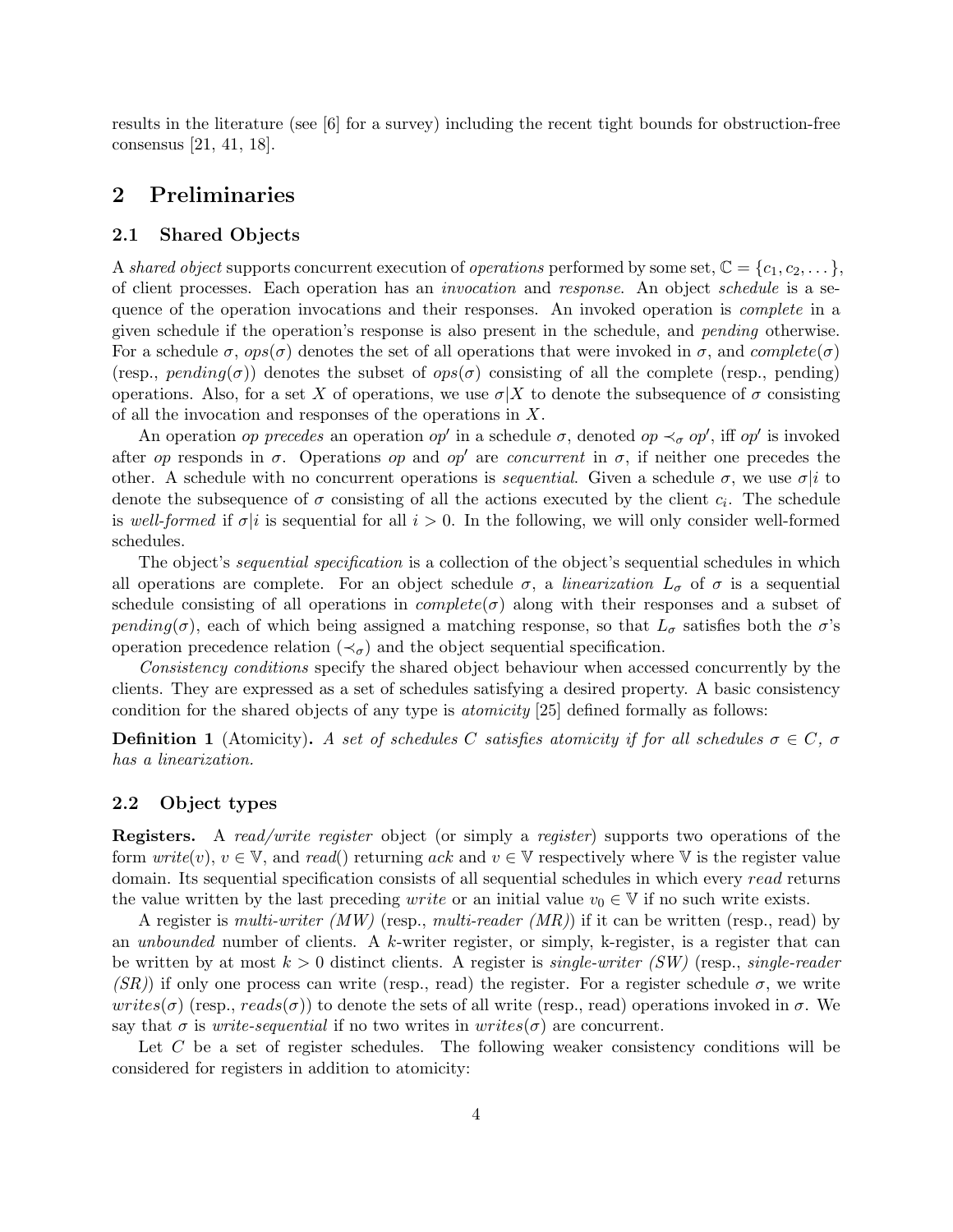**Definition 2** (Write-Sequential Regularity (WS-Regularity)). For all  $\sigma \in C$ , if  $\sigma$  is write-sequential, then for each  $rd \in reads(\sigma) \cap complete(\sigma)$  there is a linearization  $L_{rd}$  of  $\sigma|writes(\sigma) \cup \{rd\}.$ 

Definition 3 (Write-Sequential Safety (WS-Safety)). As WS-Regularity, but only required to hold for complete reads that are not concurrent with any writes.

**Max-registers.** Given an ordered set of values  $\mathbb{V}$ , a *max-register* [4] supports two operations: write-max(v),  $v \in V$ , that returns ok, and read-max that returns  $v \in V$ . Its sequential specification consists of all sequential schedules in which every read-max returns the highest value written by a preceding *write-max*, or an initial value  $v_0 \in V$  if no such *write-max* exists.

**Compare-and-Swap (CAS)** A CAS object supports a single operation  $C\&S(v, v'), v, v' \in V$ , and returns  $v'' \in V$  where V is a value domain. Its sequential specification consists of all sequential schedules in which every  $C\&S(v, v')$  operation returns the current object value (which is initialized to  $v_0$ ), and sets it to  $v'$  if it equals v.

#### 2.3 System Model

We consider an *asynchronous fault-prone shared memory system* [27] consisting of a set of shared base objects  $\mathcal{B} = \{b_1, b_2, \dots\}$ . The objects are accessed by a collection of clients in the set  $\mathbb{C} =$  $\{c_1, c_2, \dots\}.$ 

We consider a slight generalization of the model in [27] where the objects are mapped to a set  $\mathcal{S} = \{s_1, s_2, \dots s_n\}$  of n servers via a function  $\delta$  from  $\mathcal{B}$  to  $\mathcal{S}$ . For  $B \subseteq \mathcal{B}$ , we will write  $\delta(B)$  to denote the *image* of B, i.e.,  $\delta(B) = {\delta(b) : b \in B}$ . Conversely, for  $S \subseteq S$ , we will write  $\delta^{-1}(S)$  to denote the pre-image of S, i.e.,  $\delta^{-1}(S) = \{b : \delta(b) \in S\}$ . Note that for all  $B \subseteq \mathcal{B}, |\delta(B)| \leq |B|$ , and conversely, for all  $S \subseteq \mathcal{S}, |\delta^{-1}(S)| \geq |S|$ . Both servers and clients can fail by crashing. A crash of a server causes all objects mapped to that server to instantaneously crash (i.e.,, stop responding to the client invocations)<sup>1</sup>.

Emulation algorithms. We study algorithms emulating a reliable k-register to a set of clients from a collection of fault-prone atomic base objects. Clients interact with the emulated register via high-level read and write operations. To distinguish the high-level emulated reads and writes from low-level base object invocations, we refer to the former as READ and WRITE. We say that high-level operations are *invoked* and return whereas low-level operations are *triggered* and respond. A high-level operation consists of a series of trigger and respond actions on base objects, starting with the operation's invocation and ending with its return. Since base objects are crash-prone, we assume that the clients can trigger several operations in a row without waiting for the previously triggered operations to respond.

An emulation algorithm  $A$  defines the behaviour of clients as deterministic state machines where state transitions are associated with actions, such as trigger/response of low-level operations. A configuration is a mapping to states from system components, i.e., clients and base objects. An initial configuration is one where all components are in their initial states.

<sup>&</sup>lt;sup>1</sup>Note that the original faulty shared model of [27] can be derived from our model by choosing  $\delta$  to be an injective function.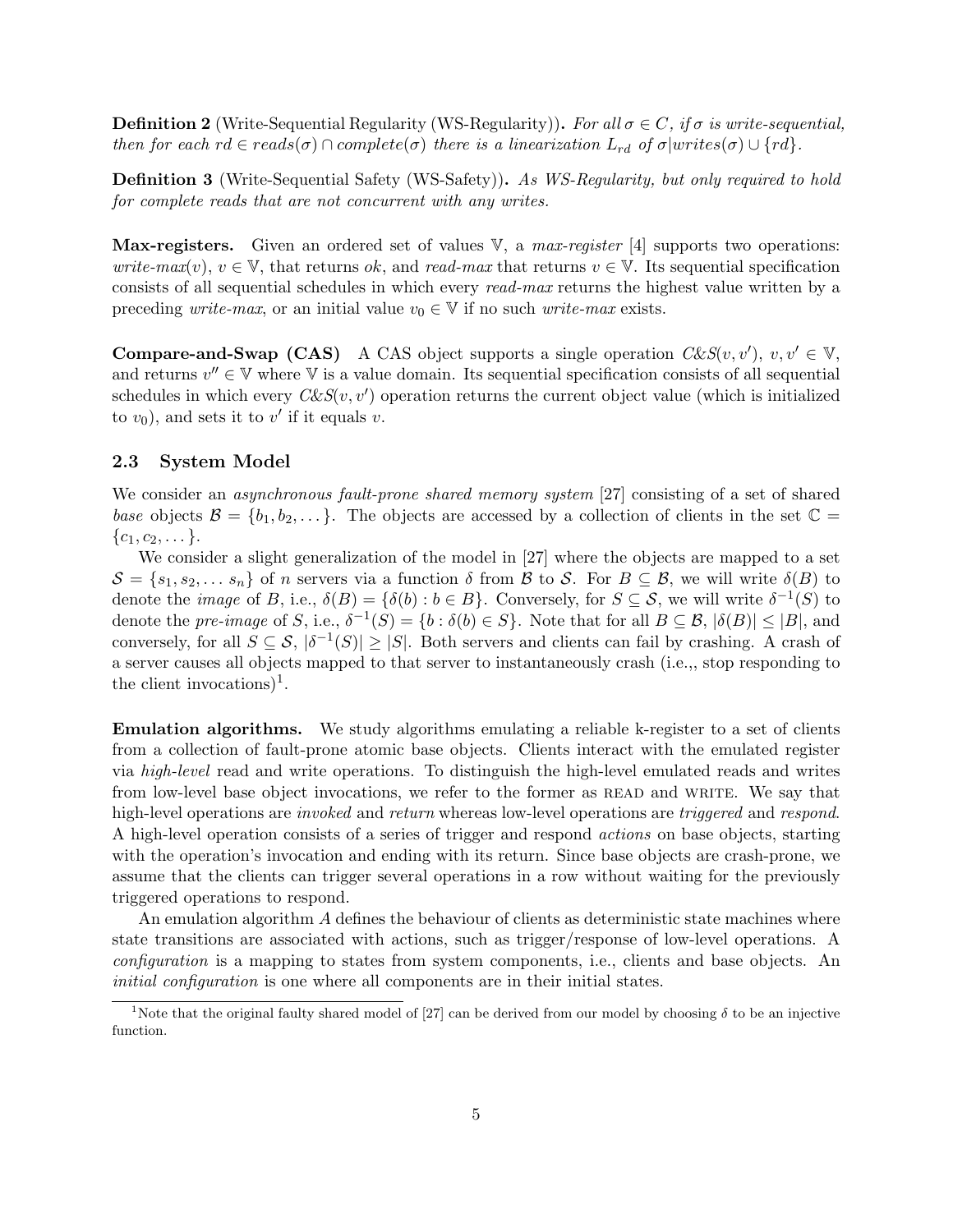Runs. A run of A is a (finite or infinite) sequence of alternating configurations and actions, beginning with some initial configuration, such that configuration transitions occur according to A. We use the notion of time t during a run r to refer to the configuration reached after the  $t<sup>th</sup>$ action in r. A run fragment is a contiguous sub-sequence of a run. A run is write-only if it has no invocations of the high-level READ operations. We say that a base object, client, or server is  $\varrho$  faulty in a run  $r$  if it crashes at some time in  $r$ , and correct, otherwise.

Fairness. A run is *fair* if (1) for every low-level operation triggered by a correct client on a correct base object, there is eventually a matching response, and (2) every correct client gets infinitely many opportunities to both trigger a low-level operation and execute the return actions.

#### 2.4 Properties of Emulation Algorithms

Safety The emulation algorithm safety will be expressed in terms of the write-sequential consistency conditions as given by Definitions 2 and 3. An emulation algorithm  $\tilde{A}$  satisfies a consistency condition C if for all runs  $r$  of A, the subsequence of  $r$  consisting of the invocations and responses of the high-level read and write operations is a schedule in C.

Liveness We consider the following liveness conditions that must be satisfied in fair runs of an emulation algorithm. A wait-free object is one that guarantees that every high-level operation invoked by a correct client eventually returns, regardless of the actions of other clients. An obstruction-free object guarantees that every high-level operation invoked by a correct client that is not concurrent to any other operation by a correct client eventually returns.

Fault-Tolerance The emulation algorithm is f-tolerant if it remains correct (in the sense of its safety and liveness properties) as long as at most f servers crash for a fixed  $f > 0$ .

Complexity measures The resource consumption of an emulation algorithm A in a (finite) run r is the number of base objects used by A in r. The resource complexity [27] of A is the maximum resource consumption of A in all its runs.

### 3 Lower Bounds

We characterize the minimum resource complexity of the algorithms implementing an f-tolerant obstruction-free WS-Safe k-register as a function of the number  $n$  of available servers. First, it is easy to see that if  $n \leq 2f$ , then no such algorithm can exist. This result is implied by an extended statement of Lemma 1 (proven in the full paper [14]), and can also be shown directly by a straightforward application of a partitioning argument as discussed in [30, 8]. For the case  $n > 2f$ , we prove the following main theorem:

**Theorem 1.** For all  $k > 0$ ,  $f > 0$ , let A be an f-tolerant algorithm emulating an obstruction-free WS-Safe k-register using a collection S of servers such that  $n \geq 2f + 1$ . Then, A uses at least  $kf + \left[\frac{kf}{n-(f+1)}\right](f+1)$  base registers  $(i.e., |\delta^{-1}(\mathcal{S})| \geq kf + \left[\frac{kf}{n-(f+1)}\right](f+1)).$ 

This result implies a new lower bound of k registers on the resource complexity of emulating a single (i.e., non-fault-tolerant) max-register for  $k$  writers that tightens the previously known lower bound of  $k - 1$  [28]: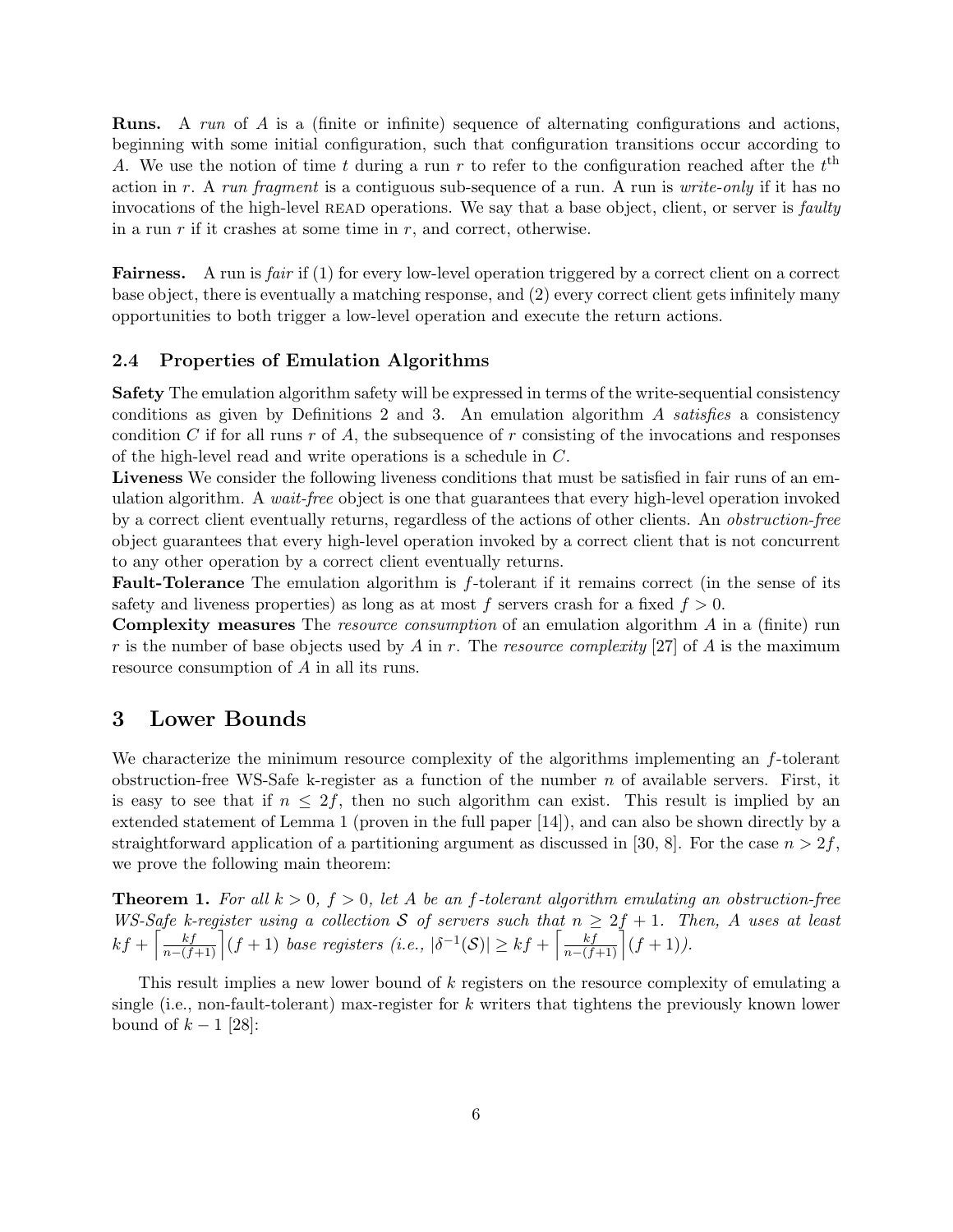**Theorem 2** (Resource Complexity of k-writer max-register). For all  $k > 0$ , any algorithm implementing a wait-free k-writer max-register from a collection of wait-free MWMR atomic base registers uses at least k base registers.

*Proof (sketch).* Observe that an f-tolerant obstruction-free WS-Safe k-register emulation A can be obtained (using an ABD-style algorithm) from  $n = 2f + 1$  servers each storing a single max-register object. It therefore, follows that A's resource complexity using max-registers implemented from  $\langle k \rangle$  registers will be  $\langle (2f+1)k \rangle$  contradicting Theorem 1. The detailed proof appears in the full paper  $|14|$ .  $\Box$ 

Since a k-writer max-register can be implemented from k read/write registers [4], we have the following

Corollary 1. k wait-free multi-writer atomic registers are necessary and sufficient to implement a wait-free k-writer max-register in the standard shared memory model.

The following lower bounds are proven in the full paper [14]:

**Theorem 3.** Let  $n = 2f + 1$ . For all  $k > 0$ ,  $f > 0$ , every f-tolerant algorithm emulating an obstruction-free WS-Safe k-register stores at least k registers on each server in S.

**Theorem 4.** Let  $m > 0$  be an upper bound on the number of registers mapped to each server in S  $(i.e., \forall s \in S, |\delta^{-1}(\{s\})| \leq m$ ). For all  $f > 0$  and  $k > 0$ , every f-tolerant algorithm emulating an obstruction-free WS-Safe k-register from a collection S of servers such that  $n > 2f + 1$  uses at least  $\lceil kf/m \rceil + f + 1$  servers (i.e.,  $n \geq \lceil kf/m \rceil + f + 1$ ).

**Theorem 5.** For any  $f > 0$ , there is no f-tolerant algorithm that emulates an WS-Safe obstructionfree k-register with resource complexity adaptive to point contention  $\left[1, 7\right]$ .

We now present the proof of our main result.

#### 3.1 Proof of Theorem 1

Overview. Our proof exploits the fact that the environment is allowed to prevent a pending low-level write from taking effect for arbitrarily long [2]. As a result, a client executing a high-level writter operation cannot reliably store the requested value in a base register that has a pending write as this write may take effect at a later time thus erasing the stored value. At the same time, the client cannot wait for all base registers on which it triggers low-level operations to respond, since up to f of them may reside on faulty servers. It therefore must be able to complete a highlevel write without waiting for responses from up to f registers. Consequently, the next high-level writted (by a different client) cannot reliably use these registers (as they might have outstanding low-level writes), and is therefore forced to use additional registers thus causing the total number of registers grow with each subsequent WRITE.

In our main lemma (Lemma 1), we formalize this intuition as follows: Starting from a run  $r_0$ consisting of an initial configuration, we build a sequence of consecutive extensions  $r_1, \ldots, r_k$  so that  $r_i$  is obtained from  $r_{i-1}$  by having a new client invoke a high-level WRITE  $W_i$  of some (not previously used) value. We then let the environment behave in an adversarial fashion (Definition 6) by blocking the responses from the writes triggered on at most  $f$  base registers as well as the prior pending low-level writes. In Lemma 3, we show that  $W_i$  must terminate without waiting for these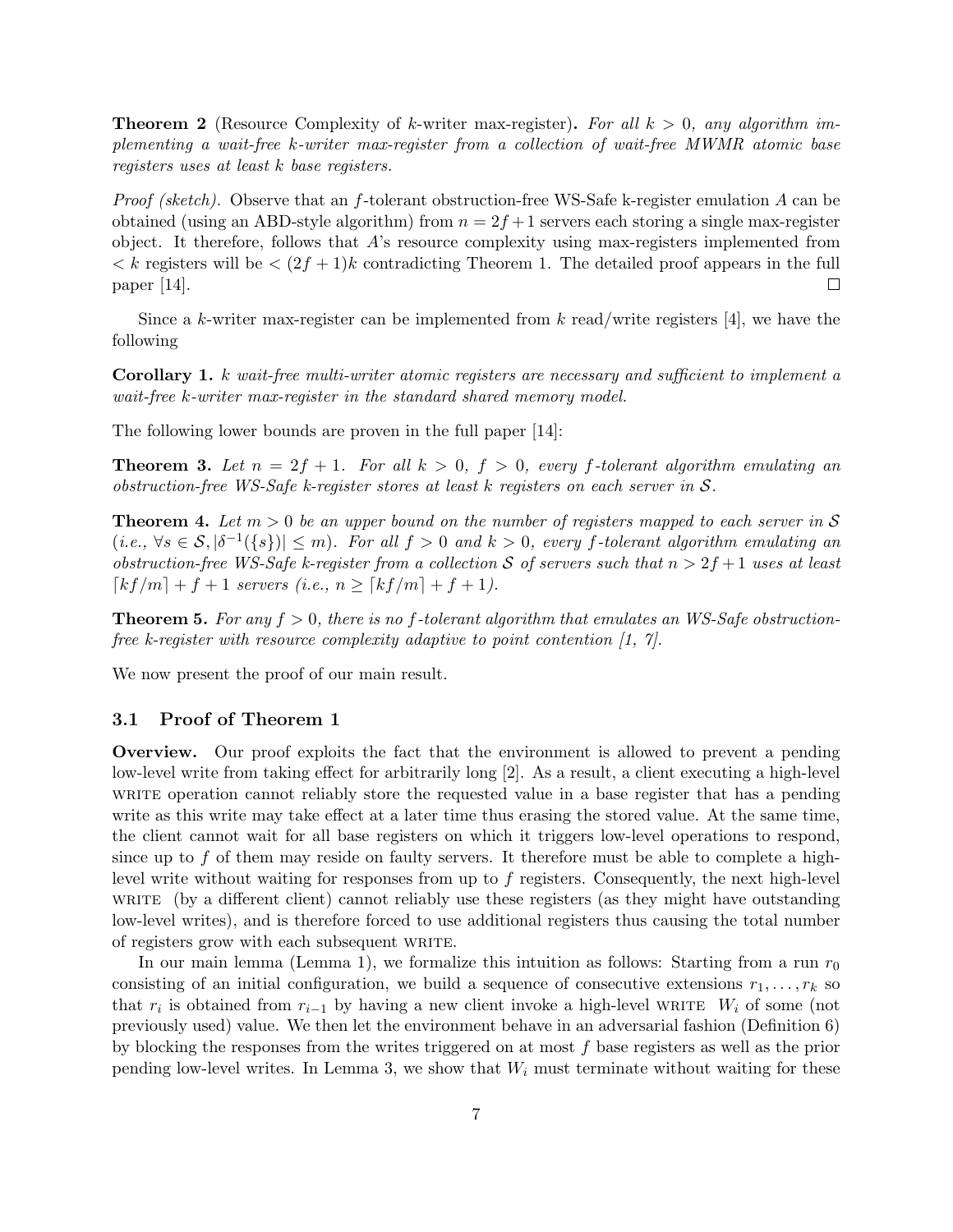responses to arrive. Furthermore, in Lemma 4, we show that  $W_i$  must invoke low-level writes on at least  $2f + 1$  base registers (residing on  $\geq 2f + 1$  different servers) that do not have any prior pending writes. This, combined with Lemma 3, implies that by the time  $W_i$  completes, there are at least f more registers on at least f servers with pending writes after  $W_i$  completes. Thus, by the time the kth high-level WRITE completes, the total number of covered registers is at least  $kf$ (see Lemma  $1(a)$ ).

To obtain a stronger bound, our construction is parameterized by an arbitrary subset F of servers such that  $|F| = f + 1$ . We show that the extra storage available on these servers cannot in fact, be utilized by an emulation (see Lemma  $1(b)$ ) forcing it to use at least kf registers on the remaining  $S \setminus F$  servers to accommodate the same number k of writers. We use this result in the proof of Theorem 1, to show that the number of base registers required for the emulation is a function of  $k$  and  $n$ .

**Detailed proof.** For any time t (following the  $t^{\text{th}}$  action) in a run r of the emulation algorithm we define the following:

- Covering write: Let w be a low-level write triggered on a base register b at times  $\leq t$ . We will refer to w as *covering at t*, and to b as being *covered by w at t* if w is pending at t.
- $C(t) \subseteq \mathbb{C}$ : the set of all clients that have completed a high-level WRITE operation at times  $\leq t$ .
- $Cov(t) \subseteq \mathcal{B}$ : the set of all base registers being covered by some low-level write at time t.
- $V(t) \subseteq V$ : the set of all values written by high-level WRITES at times  $\leq t$ .

We first prove the following key lemma:

**Lemma 1.** For all  $k > 0$ ,  $f > 0$ , let A be an f-tolerant algorithm that emulates a WS-Safe obstruction-free k-register using a collection S of servers storing a collection B of wait-free MWMR atomic registers. Then, for every  $F \subseteq S$  such that  $|F| = f + 1$ , there exist  $k + 1$  failure-free runs  $r_i$ ,  $0 \le i \le k$ , of A such that (1)  $r_0$  is a run consisting of an initial configuration and  $t_0 = 0$  steps, and (2) for all  $i \in [k]$ ,  $r_i$  is a write-only sequential extension of  $r_{i-1}$  ending at time  $t_i > 0$  that consists of i complete high-level WRITES of i distinct values  $v_1, \ldots, v_i$  by i distinct clients  $c_1, \ldots, c_i$ such that:

a)  $|Cov(t_i)| > if$  b)  $\delta(Cov(t_i)) \cap F = \emptyset$ 

Fix arbitrary  $k > 0$ ,  $f > 0$ , and a set F of servers such that  $|F| = f + 1$ . We proceed by induction on i,  $0 \le i \le k$ . Base: Trivially holds for the run  $r_0$  of A consisting of  $t_0 = 0$  steps. **Step:** Assume that  $r_{i-1}$  exists for all  $i \in [k-1]$ . We show how  $r_{i-1}$  can be extended up to time  $t_i > t_{i-1}$  so that the lemma holds for the resulting run  $r_i$ . For the remainder of the Lemma 1's proof, we will limit our attention to the runs in which every low-level write operation is linearized simultaneously with its respond step. In particular, this implies that no low-level write  $w$  that is covering some register b at a time t in r will be observed by any low-level reads from b as having taken effect until after  $w$ 's respond event occurs. Formally: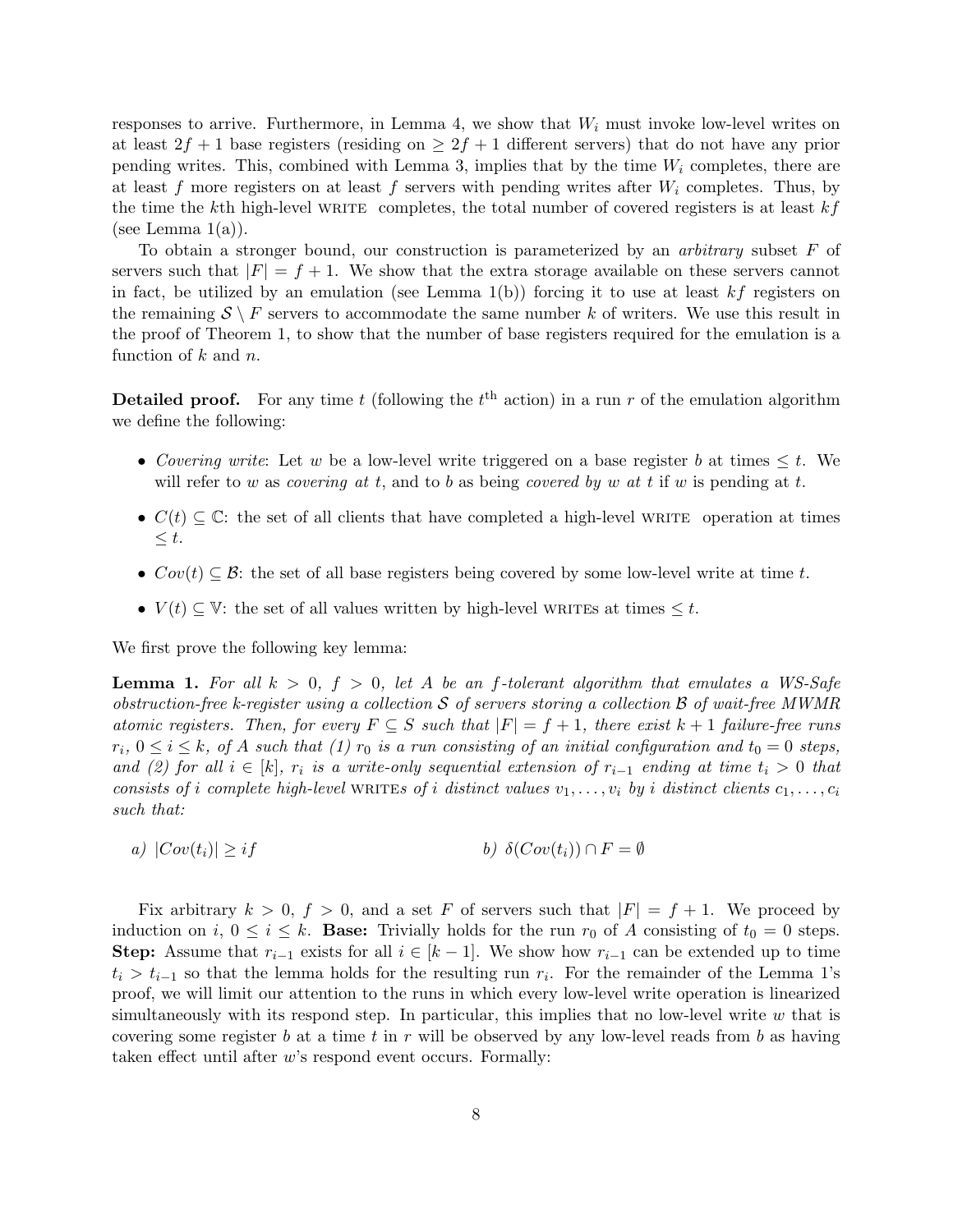**Assumption 1** (Write Linearization). For every extension r of  $r_{i-1}$  and a base object  $b \in \mathcal{B}$ , let  $L_{rb}$ be a linearization of r|b. Then,  $L_{r|b}$  does not include any low-level write operations in pending(r|b), and for any two low-level writes  $w_1, w_2 \in complete(r|b)$  such that respond $(w_1) \prec_{rb} respond(w_2)$ ,  $w_1 \prec_{L_{r|b}} w_2$ .

Note that the above does not affect generality of our lower bound since the stipulated base register behaviour is allowed by atomicity, and therefore, must be tolerated by every emulation algorithm.

We proceed by introducing the following notation:

**Definition 4.** Let r be an extension of  $r_{i-1}$ . For all times  $t \geq t_{i-1}$  in r, let

- 1.  $Tr_i(t)$ : the set of all base registers which have a low-level write triggered on between  $t_{i-1}$ and t.
- 2.  $R_{r_i}(t) \subseteq Tr_i(t)$  be the set of all base registers which had a low-level write triggered on and responded (took effect) between  $t_{i-1}$  and t.
- 3.  $Cov_i(t) = Cov(t) \setminus Cov(t_{i-1})$  be the set of all base registers that have been newly covered between  $t_{i-1}$  and t. Note that  $Cov_i(t) \subseteq Tr_i(t)$ .
- 4.  $Q_i(t) \subseteq S$  be the set of all servers such that  $Q_i(t) = \delta(Cov_i(t)) \setminus F$  if  $|\delta(Cov_i(t)) \setminus F| \leq f$ , and  $Q_i(t) = Q_i(t-1)$ , otherwise. In other words,  $Q_i(t)$  is the set of the first f servers not in F that have at least one register newly covered between  $t_{i-1}$  and t.
- 5.  $F_i(t) \triangleq \{ s \in F \mid \delta^{-1}(\{ s \}) \cap Rr_i(t) \neq \emptyset \}, \ i.e., \ F_i(t) \ \text{is the set of all servers in } F \ \text{having a}$ register that responded to a low-level write invoked after  $t_{i-1}$ .
- 6.  $M_i(t) \triangleq \delta(Cov_i(t)) \cap (F \setminus F_i(t)),$  i.e.,  $M_i(t)$  is the set of all servers in F with at least one register covered by a low-level write invoked after  $t_{i-1}$  and without registers that have responded to the low-level writes invoked after  $t_{i-1}$ .
- 7.  $G_i(t) \subseteq S$  be the set of all servers such that  $G_i(t) = M_i(t)$  if  $|Q_i(t)| < |F_i(t)|$ , and  $G_i(t) = \emptyset$ , otherwise.

Below we will introduce the adversary  $Ad_i$ , which causes A to gradually increase the number of base registers covered after  $t_{i-1}$  by delaying the respond actions of some of the previously triggered low-level writes.

**Definition 5** (Blocked Writes). Let r be an extension of  $r_{i-1}$ . For all times  $t \geq t_{i-1}$  in r, let  $BlockedWrites_i(t)$  be the set of all low-level covering writes w satisfying either one of the following two conditions:

- 1. w was triggered by a client in  $C(t_{i-1})$ , or
- 2. w was triggered on a base register in  $\delta^{-1}(Q_i(t) \cup G_i(t))$ .

We say that a pending low-level write w is blocked in an extension r of  $r_{i-1}$  if there exists a time  $t \geq t_{i-1}$  such that for all  $t' > t$  in  $r, w \in \text{BlockedWrites}_i(t')$ . The following definition specifies the set of the environment behaviours that are allowed by  $Ad_i$  in all extensions of  $r_{i-1}$ :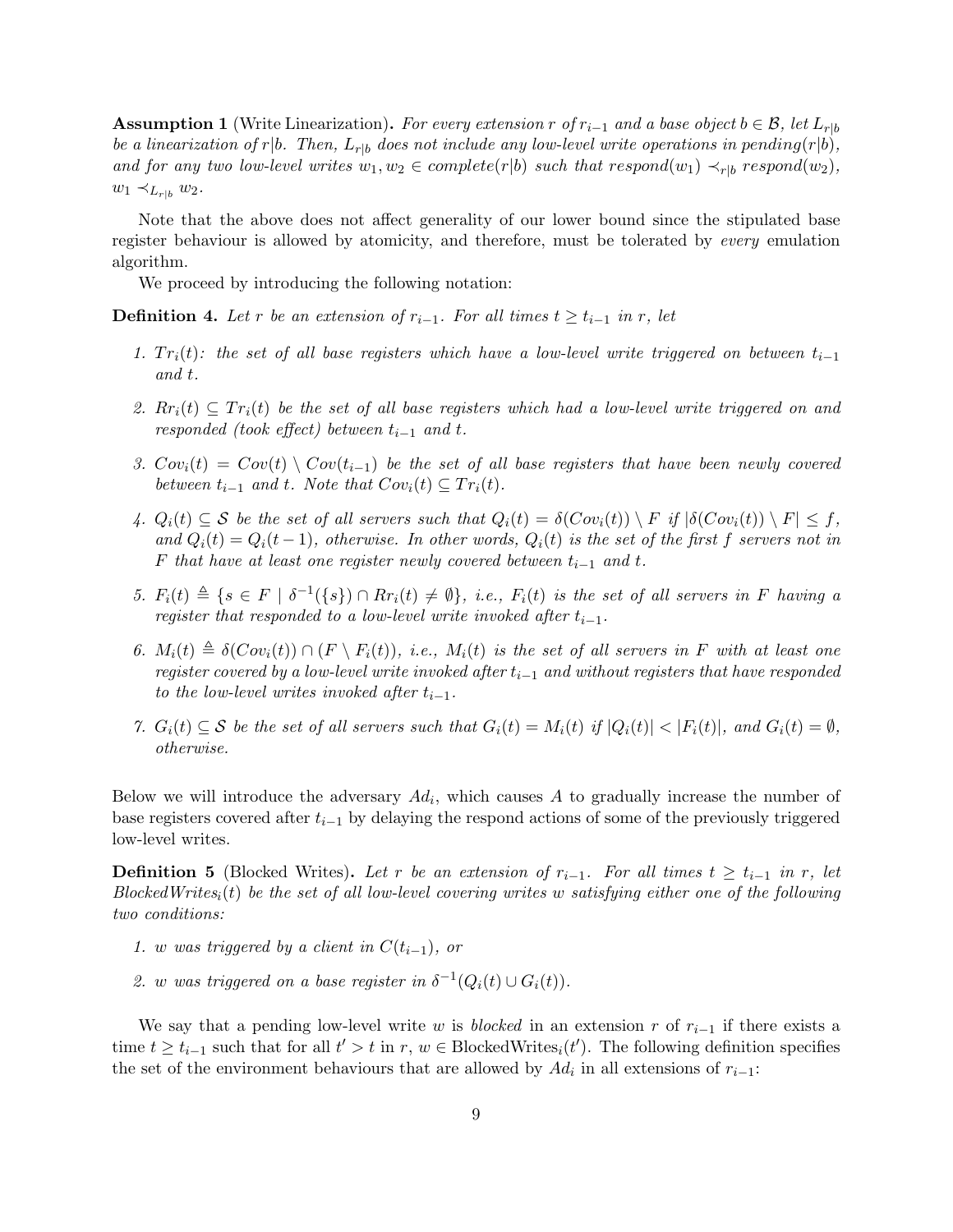**Definition 6** ( $Ad_i$ ). For an extension r of r<sub>i−1</sub> we say that the environment behaves like  $Ad_i$  after  $r_{i-1}$  in r if the following holds:

- 1. There are no failures after time  $t_{i-1}$  in r.
- 2. For all  $t \geq t_{i-1}$  in r, if a low-level write  $w \in BlockedWrites_i(t)$ , then w does not respond at t.
- 3. If r is infinite then:
	- (a) Every pending low-level read or write that is not blocked in r eventually responds.
	- (b) Every trigger or return action that is ready to be executed at a client c in r is eventually executed.

For a finite extension r of  $r_{i-1}$ , we will write  $\langle r, Ad_i \rangle$  to denote the set of all extensions of r in which the environment behaves like  $Ad_i$  after  $r_{i-1}$ ; and we will write  $\langle r, Ad_i, t \rangle$  to denote the subset of  $\langle r, Ad_i \rangle$  consisting of all runs having exactly t steps. For  $X \in \{Q_i, F_i, M_i\}$  and a run  $r \in \langle r_{i-1}, Ad_i, t \rangle$ , we say that X is stable after r if for all  $t' \geq t$  for all extensions  $r' \in \langle r, Ad_i, t' \rangle$ ,  $X(t') = X(t).$ 

The following lemma asserts several facts implied directly by Definitions 4 and 6. The proof is very technical and for space limitation appears in the full paper [14].

**Lemma 2.** For all  $t \ge t_{i-1}$  and  $r \in \langle r_{i-1}, Ad_i, t \rangle$ , all of the following holds at time t in r:

1.  $Q_i(t) \subseteq \delta(Cov_i(t)) \setminus F$ 2.  $Q_i(t) \subseteq Q_i(t+1)$ 3.  $F_i(t) \subseteq F_i(t+1)$ 4.  $|F_i(t)| - |Q_i(t)| \leq 1$ 5.  $|Q_i(t)| \leq f$ 6.  $|F_i(t)| \leq f+1$ 7.  $F_i(t) = F_i(t+1) \implies M_i(t) \subseteq M_i(t+1)$ 8.  $|M_i(t)| \leq f+1$ 9.  $|\delta(Cov_i(t)) \setminus F| \geq f \implies |Q_i(t)| \geq f$ 10.  $|\delta(Cov_i(t)) \setminus F| < f \implies \delta(Rr_i(t)) \setminus F = \emptyset$ 11.  $(Q_i(t) \cup M_i(t)) \cap \delta^{-1}(Rr_i(t)) = \emptyset$ 

The following corollary follows immediately from the claims 2–3 and 5–8 of Lemma 2.

**Corollary 2.** There exists a run  $r \in \langle r_{i-1}, Ad_i \rangle$  such that  $F_i$ ,  $Q_i$ , and  $M_i$  are all stable after r.

We first show that  $r_{i-1}$  can be extended with a complete high-level WRITE  $W_i$  of a value  $v_i \notin V(t_{i-1})$  by a client  $c_i \notin \{c_1, \ldots, c_{i-1}\}\$  such that the environment behaves like  $Ad_i$  until  $W_i$ returns. Roughly, the reason for this is that  $Ad_i$  guarantees that after  $r_{i-1}$ ,  $c_i$  would only miss responses from the writes invoked on at most  $f$  servers (see Claim 1) as well as those that might have been invoked in  $r_{i-1}$  by other clients  $\{c_1, \ldots, c_{i-1}\}$ , which  $c_i$  is unaware of. As a result, the involved servers and clients would appear to  $c_i$  as faulty after  $r_{i-1}$ , and therefore, to ensure obstruction freedom, it must complete  $W_i$  without waiting for the outstanding writes to respond.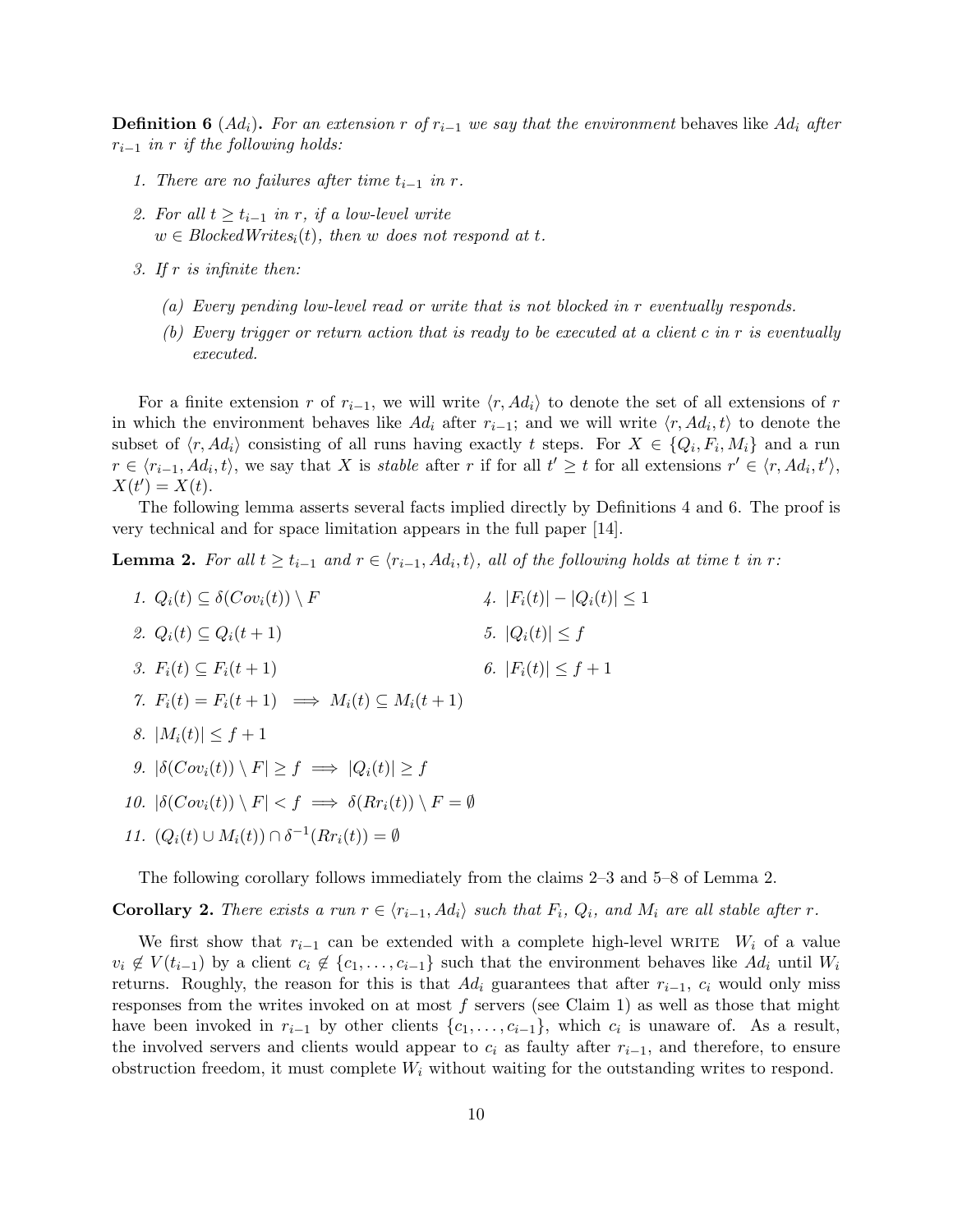**Lemma 3.** Let  $r \in \langle r_{i-1}, Ad_i \rangle$  be a run consisting of  $r_{i-1}$  followed by a high-level write invocation  $W_i$  by client  $c_i \notin C(t_{i-1})$ . Then, there exists a run  $r_r \in \langle r, Ad_i \rangle$  in which  $W_i$  returns.

By Corollary 2, there exists an extension  $r' \in \langle r, Ad_i, t' \rangle$  where  $t' > t_{i-1}$  such that  $Q_i$ ,  $F_i$ , and  $M_i$  are all stable after r'. If  $W_i$  returns in r', we are done. Otherwise, we will first bound the number of servers  $|Q_i(t') \cup M_i(t')|$  controlled by  $Ad_i$  as follows:

**Claim 1.** Consider a time  $t > t_{i-1}$ , and a run  $r \in \langle r_{i-1}, Ad_i, t \rangle$ . If  $M_i$  is stable after r, then  $|Q_i(t) \cup M_i(t)| \leq f.$ 

*Proof.* By Lemma 2.5,  $|Q_i(t)| \leq f$ . Thus, if  $M_i(t) = \emptyset$ , then  $|Q_i(t) \cup M_i(t)| \leq f$  as needed. Otherwise  $(M_i(t) \neq \emptyset)$ , we show that  $|F_i(t)| = |Q_i(t)| + 1$ . Suppose to the contrary that  $|F_i(t)| \neq \emptyset$  $|Q_i(t)| + 1$ . Since by Lemma 2.4,  $|F_i(t)| \leq |Q_i(t)| + 1$ , the only possibility for  $|F_i(t)| \neq |Q_i(t)| + 1$ is if  $|F_i(t)| \leq |Q_i(t)|$ . Thus, by Definition 4.7,  $G_i(t) = \emptyset$ , and hence, by Definition 5, no writes on the registers in  $\delta^{-1}(M_i(t))$  are blocked. However, since  $M_i(t) \neq \emptyset$ , at least one register in  $\delta^{-1}(M_i(t))$  must have an outstanding write. Therefore, by Definition 6.3(a), there exists time t', and an extension  $r' \in \langle r, Ad_i, t'\rangle$  such that one of the registers on some server  $s \in M_i(t)$  responds at time t'. Thus,  $s \in F_i(t')$ , and therefore,  $s \notin M_i(t')$ . Hence,  $M_i$  is not stable after r. A contradiction to the assumption.

Since  $F_i(t) \subseteq F$ ,  $|F \setminus F_i(t)|+|F_i(t)| = |F| = f+1$ . Hence,  $|F \setminus F_i(t)| = f+1-|F_i(t)| = f-|Q_i(t)|$ . Since by Definition 4.6,  $M_i(t) \subseteq (F \setminus F_i(t)), |M_i(t)| \leq |F \setminus F_i(t)| = f - |Q_i(t)|$ . Thus, we receive  $|Q_i(t) \cup M_i(t)| \leq |Q_i(t)| + |M_i(t)| \leq f$  as needed.  $\Box$ 

We are now ready to complete the proof of Lemma 3:

*Proof of Lemma 3.* By Claim 1,  $|Q_i(t') \cup M_i(t')| \leq f$ , and by Lemma 2.11, no base registers on servers in  $Q_i(t') \cup M_i(t')$  have ever responded to any low-level writes issued after  $t_{i-1}$ . Thus, there exists a finite run r'', which is identical to r' except all servers in  $Q_i(t') \cup M_i(t')$  crash immediately after r and each client  $c_1, \ldots, c_{i-1}$  fails before any of its covering writes on registers in  $Cov(t_{i-1})$ responds. By f-tolerance and obstruction freedom, there exists a fair extension  $r''\sigma$  of  $r''$  (i.e.,  $r''\sigma \notin \langle r'', Ad_i \rangle$  such that  $W_i$  returns in  $r''\sigma$ . Since  $Q_i \cup M_i$  is stable after r', the set of registers precluded by  $Ad_i$  from responding in r' is identical to that in r'', and by Assumption 1, no write with a missing response is linearized, r' is indistinguishable from r'' to  $c_i$ . Thus,  $r' \sigma \in \langle r, Ad_i \rangle$ , and since  $\sigma$  includes the return event of  $W_i$ ,  $r'\sigma$  satisfies the lemma.

 $\Box$ 

We next show that in order to guarantee safety in the face of the environment behaving like  $Ad_i$ ,  $W<sub>i</sub>$  must trigger a low-level write on at least one non-covered register on each server in a set of  $2f + 1$  servers.

**Lemma 4.** Consider a run  $r \in \langle r_{i-1}, Ad_i, t_r \rangle$  where  $t_r > t_{i-1}$ , consisting of  $r_{i-1}$  followed by a complete high-level WRITE invocation  $W_i = \text{WRITE}(v_i)$ ,  $v_i \notin V(t_{i-1})$ , by client  $c_i \notin C(t_{i-1})$  that returns at time  $t_r$ . Then,  $|\delta(Tr_i(t_r) \setminus Cov(t_{i-1}))| > 2f$ .

*Proof.* Denote  $X \triangleq \delta(T r_i(t_r) \setminus Cov(t_{i-1}))$ , and assume by contradiction that  $|X| \leq 2f$ . Let  $S_1 = F_i(t_r)$ ,  $S_2 = Q_i(t_r)$ ,  $S_3 = X \cap (F \setminus F_i(t_r))$  and  $S_4 = X \setminus (S_1 \cup S_2 \cup S_3)$ . Note that  $S_1, S_2, S_3, S_4$ are pairwise disjoint, and  $X = S_1 \cup S_2 \cup S_3 \cup S_4$ .

We first show that  $|S_1 + S_4| \leq f$ . By Lemma 2.6,  $|S_1| \leq f + 1$ . However, if  $|S_1| = f + 1$ , then by Lemma 2.4,  $|S_1| - |S_2| = f + 1 - |S_2| \le 1$ , and therefore,  $|S_1| + |S_2| \ge 2f + 1$  violating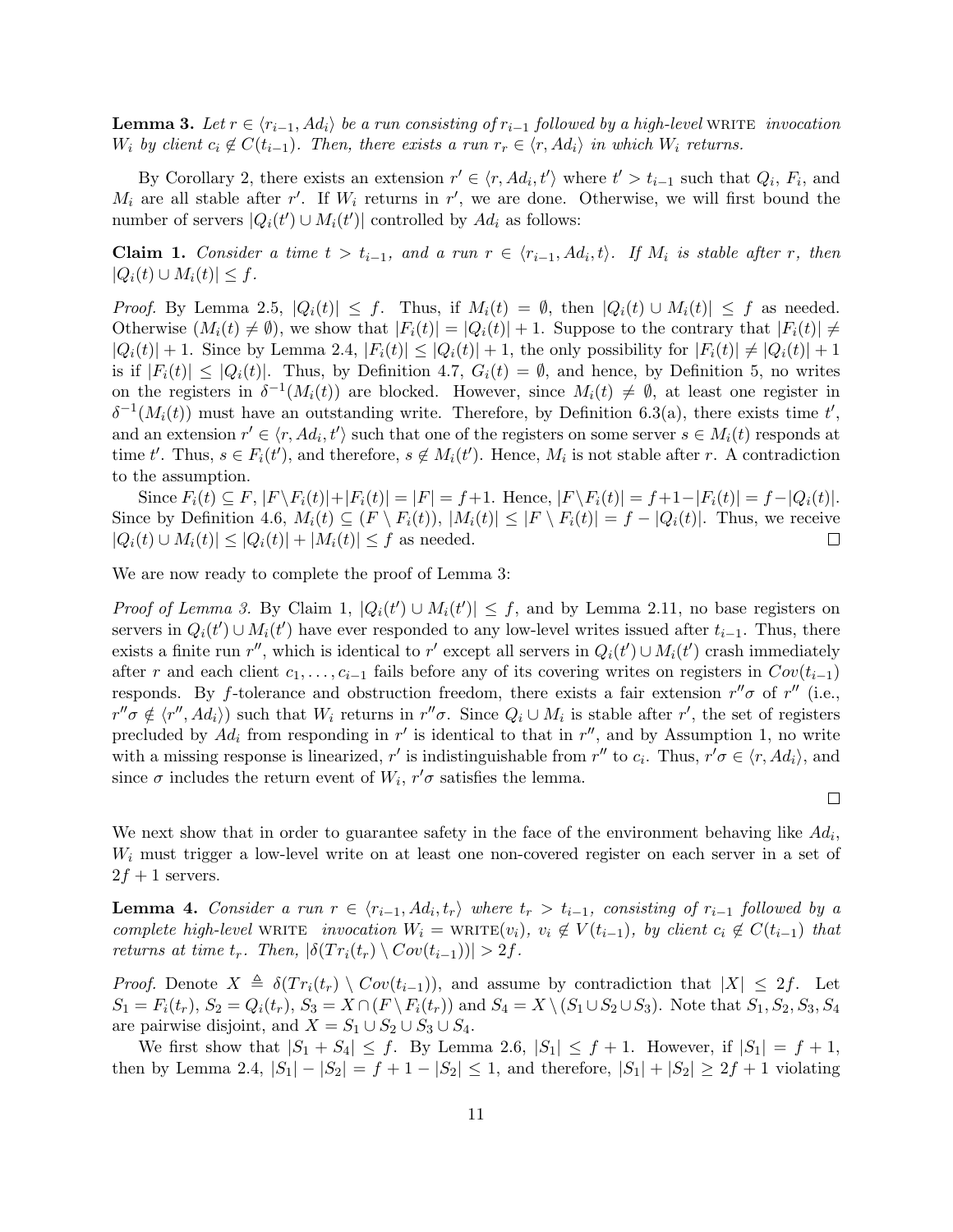

Figure 1: Construction for the proof of Lemma 4.

the assumption. Hence,  $|S_1| \leq f$ . By Lemma 2.5,  $|S_2| \leq f$ . If  $|S_2| = f$ , then by assumption,  $|S_1 \cup S_3 \cup S_4| = |S_1| + |S_3| + |S_4| \leq f$ , and therefore,  $|S_1 + S_4| = |S_1| + |S_4| \leq f$ . And if  $|S_2| < f$ , then by Definitions 4.4 and 6,  $|S_4| = 0$ . Hence,  $|S_1 + S_4| = |S_1| + |S_4| \leq f$ .

The proof proceeds by applying the partitioning argument to the sets  $S_i$ ,  $i \in [4]$ , as illustrated in Figure 1. let r' be a fair extension of  $r_{i-1}$  consisting of  $t'_{c}$  steps in which  $r_{i-1}$  is followed by (1) the crash events of all servers in  $S_1 \cup S_4$ , and (2) the respond steps of all the covering writes in  $r_{i-1}$ and (and no other steps). Extend  $r'$  with an invocation of a high-level read operation R by client  $c_{rd} \neq c_i$  at time  $t'_c$ . Since  $|S_1 + S_4| \leq f$ , by obstruction freedom and f-tolerance, there exists time  $t_{rd} > t_{i-1}$  at which R returns. Since r' is write-sequential, by WS-Safety, R must return  $v_{i-1}$ .

Next, let  $r''$  be an extension of r consisting of all steps in r up to the time  $t_r$  followed by (1) the crash events of all servers in the set  $S_1 \cup S_4$ , and (2) the respond steps of all covering writes in  $r_{i-1}$  (and no other steps). Let  $t''_c > t_r$  be the number of steps in r''. By Assumption 1, the values that can be read from the base registers in  $Cov(t_{i-1})$  at time  $t''_c$  in r'' are identical to those that can be read at time  $t'_{c}$  in  $r'$ . Furthermore, by definitions 4.5 and 6, low-level writes triggered on registers in  $\delta^{-1}(S_2 \cup S_3)$  do not respond before  $t_r$  in r. Thus, by Assumption 1, the values that can be read from the base registers in  $\delta^{-1}(S_2 \cup S_3)$  at time  $t'_c$  in  $r'$  are also the same as those that can be read at time  $t''_c$  in  $r''$ . Thus, all registers in non-faulty servers at time  $t'_c$  in  $r'$  will appear to the subsequent reads as having the same content as at the time  $t''_c$  in  $r''_c$ .

We now extend  $r''$  by letting client  $c_{rd}$  invoke high-level read R at time  $t''_c$ . Since  $r'$  is indistinguishable from  $r''$  to  $c_{rd}$ , and R has no concurrent high-level operations, we get that R returns  $v_{i-1}$  in r''. However, since  $W_i$  is the last complete write preceding R in r'', by WS-Safety, the R's return value must be  $v_i \neq v_{i-1}$ . A contradiction.

 $\Box$ 

The following corollary follows immediately from Lemma 4, Definitions 4.4 and 6, and the choice of  $|F| = f + 1$ :

**Corollary 3.** Consider a run  $r \in \langle r_{i-1}, Ad_i, t_r \rangle$  where  $t_r > t_{i-1}$ , consisting of  $r_{i-1}$  followed by a complete high-level WRITE invocation  $W_i = \text{WRITE}(v_i)$ ,  $v_i \notin V(t_{i-1})$ , by client  $c_i \notin C(t_{i-1})$  that returns at time  $t_r$ . Then,  $|Q_i(t_r)| = f$ .

We are now ready to complete the proof of the induction step of Lemma 1:

#### Proof of the induction step (Lemma 1).

By Lemma 3, there exists a run  $r \in \langle r_{i-1}, Ad_i, t_r \rangle$ ,  $t_r > t_{i-1}$ , in which  $r_{i-1}$  is followed by a complete high-level writte invocation  $W_i$  by client  $c_i \neq c_{i-1}$  writing a value  $v_i \notin V(t_{i-1})$  and returning at time  $t_r$ . By Corollary 3,  $|Q_i(t_r)| = f$ , and therefore, by Lemma 2.4,  $|F_i(t_r)| = f + 1$ . Since  $F_i(t_r) \subseteq F$  and  $|F| = f + 1$ , we conclude that  $F_i(t_r) = F$ . Hence, by Definition 4.6,  $M_i(t_r) = \emptyset$ ,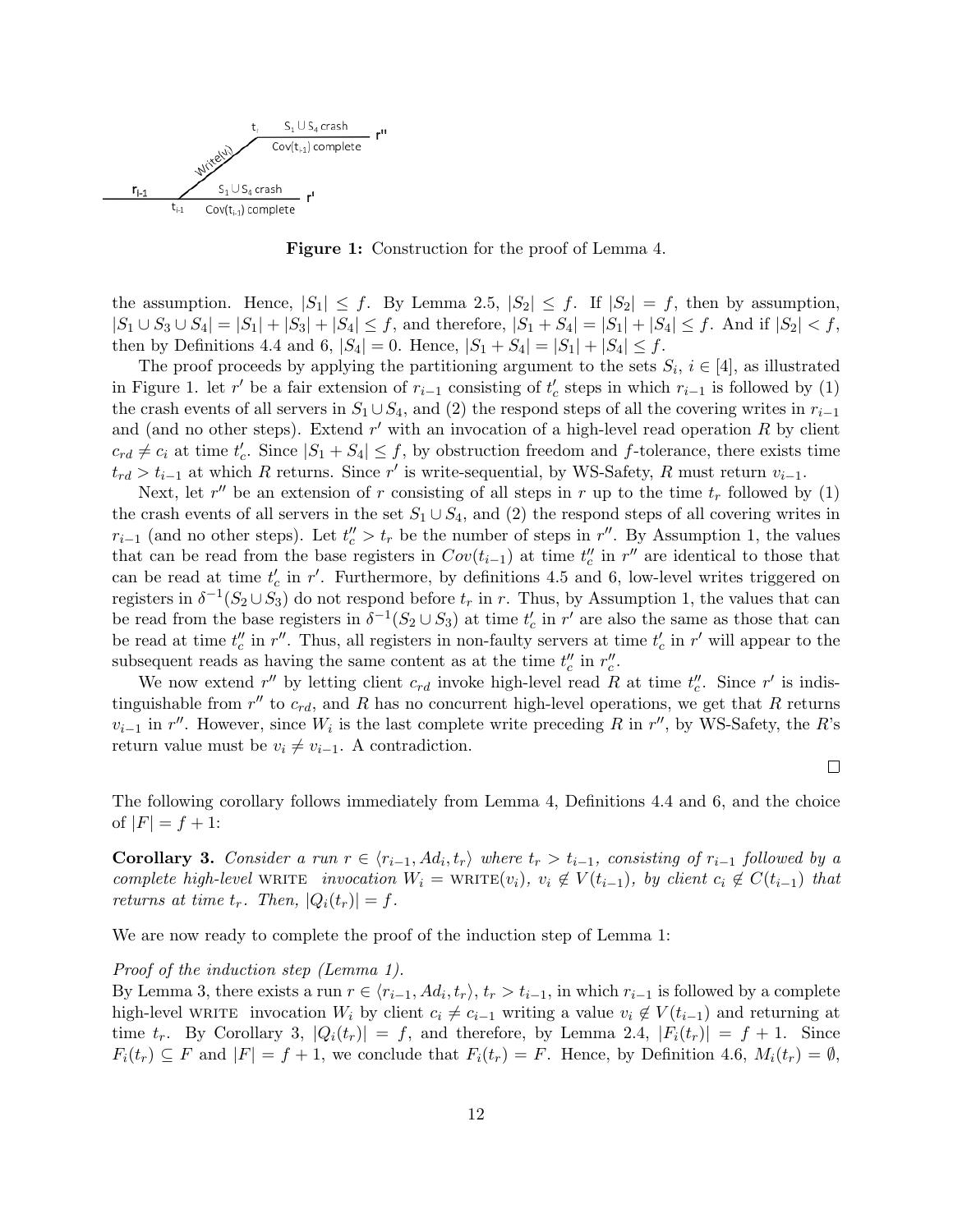which by Definition 4.7, implies that  $G_i = \emptyset$ . Thus, by Definition 5, no writes on the registers in  $\delta^{-1}(F)$  triggered after  $t_{i-1}$  are blocked.

Hence, by Definition 6.3(a), there exists an extension  $r' \in \langle r, Ad_i, t' \rangle$ , for some  $t' \geq t_r$ , such that  $\delta(Cov_i(t')) \cap F = \emptyset$ . We now show that  $r_i = r'$  and  $t_i = t'$  satisfy the lemma. By the induction hypothesis and the construction of extension  $r'$ ,  $r'$  is a write-only failure-free sequential extension of  $r_{i-1}$  ending at time t' that consists of i complete high-level writes of i distinct values  $v_1, \ldots, v_i$ by *i* distinct clients  $c_1, \ldots, c_i$ . It remains to show that the implications (a) and (b) hold for  $t_i = t'$ .

a)  $|Cov(t')| \geq if$ : By the induction hypothesis  $|Cov(t_{i-1})| \geq (i-1)f$ , and by Definition 6,  $Cov(t_{i-1}) \subseteq Cov(t')$ . Therefore, we left to show that  $|Cov(t') \setminus Cov(t_{i-1})| \geq f$ . Since by Corollary 3,  $|Q_i(t_r)| = f$ , and by Lemma 2.2,  $Q_i(t_r) \subseteq Q_i(t')$ , we get  $|Q_i(t')| = f$ . By Definition 4.4,  $|Cov_i(t')| \geq |Q_i(t')|$ , and by Definition 4.3,  $|Cov(t') \setminus Cov(t_{i-1})| = |Cov_i(t')|$ . Therefore, we get  $|Cov(t') \setminus Cov(t_{i-1})| \geq f.$ 

b)  $\delta(Cov(t')) \cap F = \emptyset$ : By the induction hypothesis we get that  $\delta(Cov(t_{i-1})) \cap F = \emptyset$ , and by construction of r' we get that  $\delta(Cov_i(t')) \cap F = \emptyset$ . By Definition 4.3,  $Cov(t') = Cov_i(t') \cup Cov(t_{i-1})$ . Hence,  $\delta(Cov(t')) \cap F = \emptyset$ .

 $\Box$ 

We are now ready to prove the main theorem:

*Proof of Theorem 1.* Let  $G \subseteq S$  be the set consisting of all servers that store at least  $\left\lceil \frac{k f}{n-(f+1)} \right\rceil$ base registers (i.e.,  $\forall s \in G$ ,  $|\delta^{-1}(\{s\})| \ge \left\lceil \frac{kf}{n-(f+1)} \right\rceil$  and  $\forall s \in S \setminus G$ ,  $|\delta^{-1}(\{s\})| < \left\lceil \frac{kf}{n-(f+1)} \right\rceil$ ). We first show that  $|G| \geq f + 1$ . Suppose toward a contradiction that  $|G| < f + 1$ , and pick a set F, such that  $|F| = f + 1$  and  $S \supset F \supset G$ . By Lemma 1, there exists a run r of A consisting of t steps such that  $|Cov(t)| \geq k f$  and  $\delta(Cov(t)) \cap F = \emptyset$ . Thus, by the pigeonhole argument, and since  $|S \setminus F| = n - (f+1)$ , there is at least one server in  $S \setminus F$  that stores at least  $\left\lceil \frac{k f}{n - (f+1)} \right\rceil$ . Therefore, since  $F \supset G$  and the number of objects stored on a server is an integer, we get that there is at least one server in  $S \setminus G$  that stores at least  $\left\lceil \frac{k f}{n - (f+1)} \right\rceil$  base registers. A contradiction.

We get that  $|\delta^{-1}(G)| \ge \left[\frac{k f}{n-(f+1)}\right](f+1)$ . Now, again by Lemma 1, there exists a run r' of A consisting of t' steps such that  $|Cov(t')| \geq k f$  and  $\delta(Cov(t')) \cap G = \emptyset$ , meaning that  $|\delta^{-1}(\mathcal{S} \setminus G)| \geq$ kf. Therefore, we get that  $|\delta^{-1}(\mathcal{S})| \geq k f + \left\lceil \frac{k f}{n - (f+1)} \right\rceil (f+1)$ .  $\Box$ 

## 4 Upper Bound

In this section we present an f-tolerant construction emulating a wait-free WS-Regular k-register for all combinations of values of the parameters  $k > 0$ ,  $f > 0$ , and n where  $n > 2f$ . Our construction is carefully crafted to deal with the adversarial behaviour (Definition 6) that was exploited in the proof of Lemma 1 while minimizing the resource complexity. Similarly to multi-writer ABD [23, 36, 31], our algorithm uses *read* and *write quorums* to read from and write to registers. However, since RMW objects are replaced with read/write registers, and covering low-level writes belonging to old writted writter registers at any time, the quorums in our case must have a larger intersection.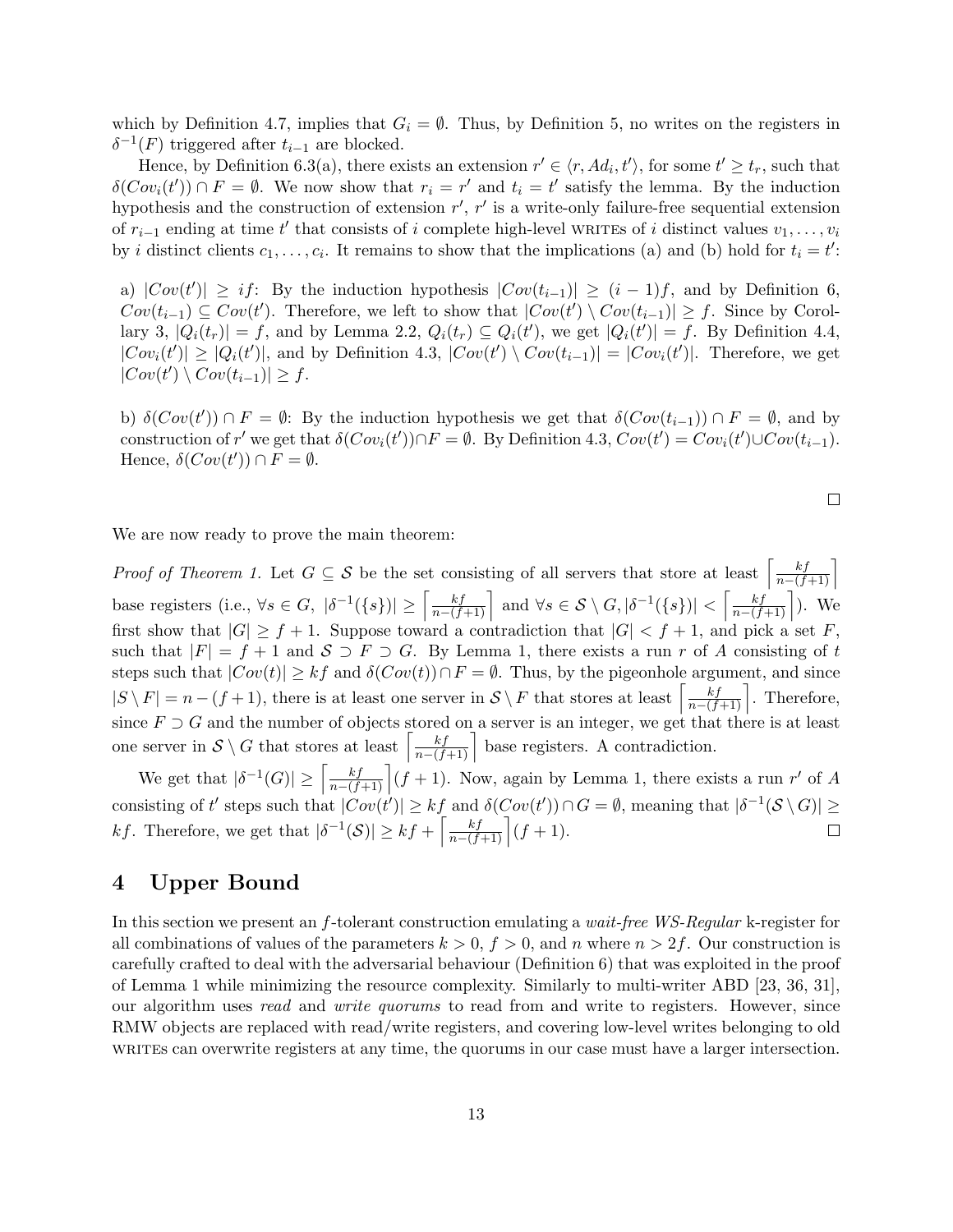| $R_0$ | □              | О      |       | □     |                | О     |         | о     | $R_{4}$ | $\Box$ |
|-------|----------------|--------|-------|-------|----------------|-------|---------|-------|---------|--------|
|       | Ω              | О      |       | п     |                | г     | $R_{2}$ | □     |         | □      |
|       | п              | п      |       | п     | $\mathsf{R}_3$ | п     |         | п     |         | п      |
|       | О              | $\Box$ | $R_4$ | □     |                | п     |         | □     |         | п      |
|       | п              |        |       |       |                |       |         |       |         |        |
|       | S <sub>1</sub> | $S_2$  |       | $S_3$ |                | $S_4$ |         | $S_5$ |         | $S_6$  |

**Figure 2:** A possible mapping from R to S for  $n = 6, k = 5$ , and  $f = 2$ .

Let  $z \triangleq \left\lfloor \frac{n-(f+1)}{f} \right\rfloor$  and  $y \triangleq zf + f + 1$ , we construct a collection R of  $m = \left\lfloor \frac{k}{z} \right\rfloor$  $\frac{k}{z}$  disjoint sets  $R_0, \ldots, R_{m-1}$ , each of which consist of y registers, and if  $k/z$  is not an integer, then we add to R another disjoint set  $R_m$  of  $(k - \frac{k}{n})$  $\frac{k}{z}$   $\left| z\right| f + f + 1$  registers. Intuitively, z is the maximum number of writers that can be supported by a single set of y registers as can be deduced from Lemma 1's argument. If z divides k, then exactly  $k/z$  such sets are needed to accommodate the total of k writers. Otherwise, the remaining k mod z writers are moved to an overflow set  $R_m$ . Note that for all  $R_i \in \mathcal{R}, 2f + 1 \leq |R_i| \leq n$ . Then, we distribute the registers in each set  $R_i$ on servers in S so that every register in  $R_i$  is mapped to a different server (i.e.,  $|\delta(R_i)| = |R_i|$ ). Figure 2 demonstrates a possible mapping from registers to servers. All in all, we use  $\Sigma_{R_i \in \mathcal{R}} |R_i|$  $\frac{k}{z}$  $\frac{k}{z}$ ]  $y + (k - \lfloor \frac{k}{z} \rfloor)$  $\frac{k}{z}$ |z)f +  $(f+1)$ ( $\left\lceil \frac{k}{z} \right\rceil$  $\left\lfloor \frac{k}{z} \right\rfloor - \left\lfloor \frac{k}{z} \right\rfloor$  $\left[\frac{k}{z}\right]$ ) =  $\cdots$  =  $kf + \left[\frac{k}{z}\right]$  $\frac{k}{z}$ ]  $(f+1) = kf + \lceil \frac{k}{\lceil \frac{n-(f)}{z} \rceil}$  $\frac{k}{\left\lfloor \frac{n-(f+1)}{f} \right\rfloor}$  |  $(f+1)$  registers.

The resulting layout is then used to derive the *read* and *write quorums* as follows: for every set  $R_i \in \mathcal{R}$ , any subset of  $R_i$  of size  $|R_i| - f$  is a write quorum for all writers  $c_j$  such that  $i = \frac{1}{z}$  $\frac{j}{z}$  ; and any subset of registers consisting of all registers mapped to  $n - f$  servers is a read quorum (i.e., the set of the read quorums is  $\{B \subseteq \mathcal{B} : \exists S \in \mathcal{S} \text{ s.t. } |S| = 2f + 1 \wedge \delta^{-1}(S) = B\}.$ 

The construction pseudocode appears in Algorithm 1. The registers store values in V each of which is associated with a unique timestamp. (Note that since safety is required only in writesequential runs, we do not need to use client identifiers for breaking ties.) To write a value  $v$  to the emulated register, a client  $c_i$  first accesses a read quorum (via collect() in lines  $23-27$ ) and selects a new timestamp ts, which is higher than any other timestamp that has been returned. It then proceeds to trigger low-level writes of  $\langle ts, v \rangle$  on all registers in  $R_j$  such that  $j = \frac{1}{z}$  $\frac{i}{z}$ , so as to ensure that (1)  $\langle ts, v \rangle$  is stored in a write quorum wq (lines 9–12), and (2) no more than f registers in  $R_j$  are left covered by writes that have been triggered by  $c_i$  in the course of either the current or one of the preceding WRITE invocations. The latter is achieved by preventing  $c_i$  from triggering a new low-level write on every register that has not yet responded to the previously triggered one (lines 10–11). To read a value, a client simply reads all registers in a read quorum, via collect(), and returns the value having the highest timestamp.

Observe that by construction of R, for every set  $R_i \in \mathcal{R}$ , (1) the number of clients mapped to write quorums in  $R_i$  is  $\lfloor \frac{|R_i|-(f+1)}{f} \rfloor = \frac{|R_i|-(f+1)}{f}$  $\frac{f(f+1)}{f}$ , and (2) any write quorum in  $R_i$  intersects with any read quorum on at least  $|R_i| - f$  registers. This, along with the algorithm's guarantee that no more than  $f$  low-level writes remain pending upon completion of every high-level writte, ensures that in a write-sequential run, the latest value written by a high-level write is always available to the subsequent reads. In addition, since the registers in every (read or write) quorum are mapped to exactly  $n - f$  servers, each quorum access is guaranteed to terminate, and thus, the algorithm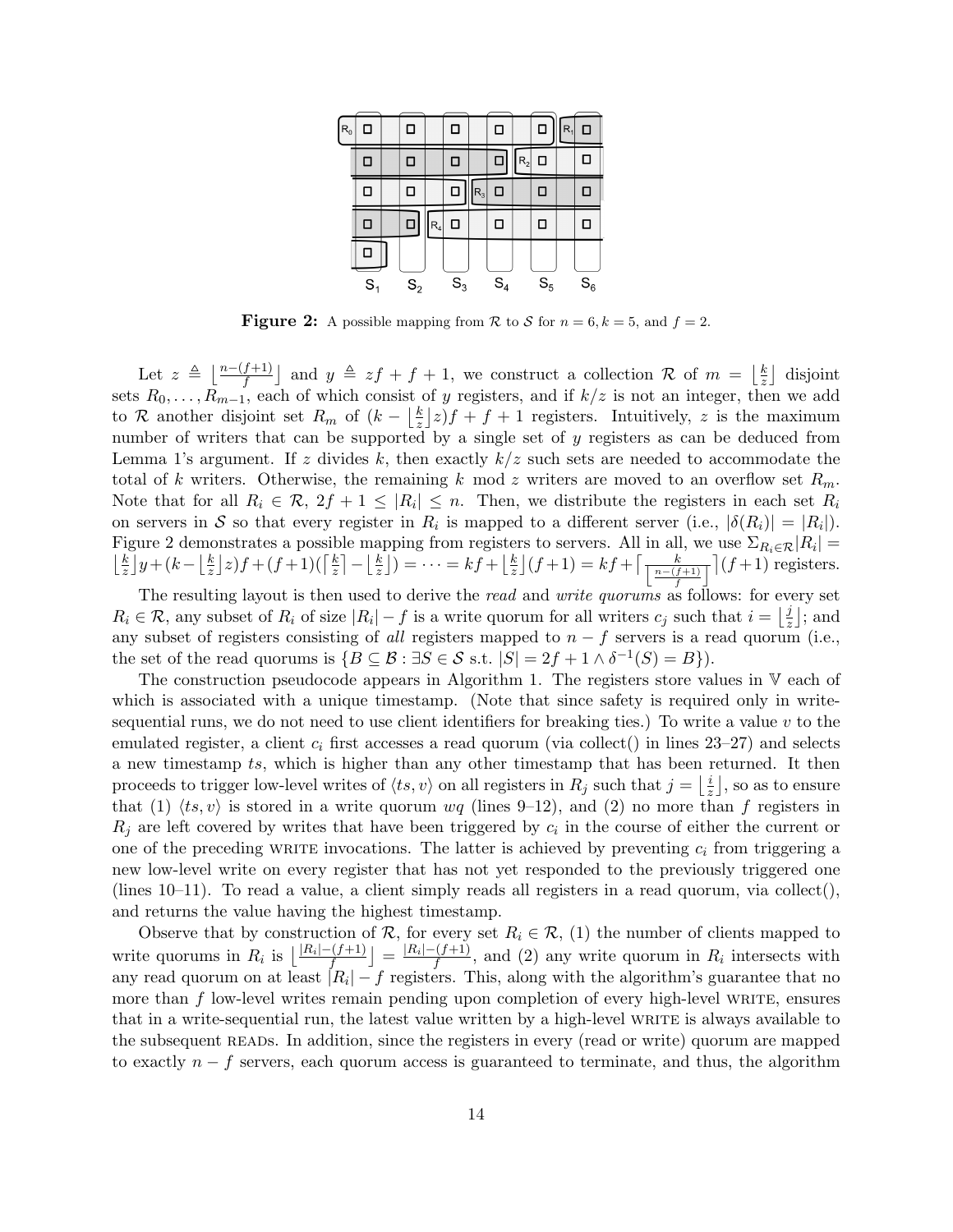**Algorithm 1** f-tolerant k-register emulation from registers for all  $f > 0$ ,  $k > 0$ , and  $n = |\mathcal{S}| > 2f$ .

Types:  $TSVal = N \times V$ , with selectors ts and val.  $States = TSVal \times 2^{TSVal} \times 2^{\mathcal{B}} \times 2^{\mathcal{B}}$ with selectors tsVal, rdSet, wrSet and coverSet. Base Objects and Servers:  $\forall b \in \delta^{-1}(\mathcal{S}), b \in TSVal,$  initially,  $\langle 0, v_0 \rangle$ . Let  $z \triangleq \lfloor \frac{n-(f+1)}{f} \rfloor$ ,  $y \triangleq zf + f + 1$ , and  $m \triangleq \lceil \frac{k}{z} \rceil$ .  $R = \{R_0, \ldots, R_{m-1}\} \subset 2^{\delta^{-1}(\mathcal{S})}$  s.t. 1. ∀*i* ∈ {0,...,*m* − 2}, |*R*<sub>*i*</sub>| = *y*. If  $\lceil \frac{k}{z} \rceil$  =  $\lfloor \frac{k}{z} \rfloor$ , then  $|R_{m-1}| = y$ . Else,  $|R_{m-1}| = (k - \lfloor \frac{k}{z} \rfloor z)f + f + 1$ . 2.  $\forall R_i, R_j \in R, R_1 \cap R_j = \emptyset.$ 3.  $\forall R_i \in R, |\delta(R_i)| = |R_i|.$ Clients states:  $\forall i \in [k], State_i \in States, initially,$  $\langle \langle 0, 1 \rangle, v_0 \rangle, \emptyset, R_j, \emptyset \rangle$ , where  $j = \lfloor \frac{i}{z} \rfloor$ . Code for client  $c_i, i \in [k]$ 1: operation  $\text{WRITE}(v)$ 2:  $value \leftarrow collect()$ 3:  $State_i.tsVal.val \leftarrow v$ 4:  $State_i.tsVal.ts \leftarrow value.ts + 1$ 5:  $j \leftarrow \left\lfloor \frac{i}{z} \right\rfloor$ 6:  $//$  do not handle responds between lines 7 to 11  $_{23}$ . 7:  $State_i.coverset\leftarrow R_j \setminus State_i.wrSet$ 8:  $State_i.wrSet \leftarrow \emptyset$ 9: || for each  $b \in R_j$ 10: **if**  $b \notin State_i.coverset{def}{S}$ 11: trigger  $b.write(State_i.tsVal)$ 12: wait until  $|State_i.wrSet| \geq |R_j| - f$ 13: return ack 14: operation READ() 15:  $value \leftarrow collect()$ 16: return value.val 17:  $scan(s)$ 18: for each  $b \in \delta^{-1}(s)$  do 19: trigger *b.read*() 20: wait for the matching response 21: collect() 22:  $State_i.rdSet \leftarrow \emptyset$ || for each  $s \in \mathcal{S}$  do 24:  $scan(s)$ 25: wait for  $n - f$  scans to complete 26:  $ts \leftarrow max({ts' | \langle ts', * \rangle \in State_i.rdSet} )$ 27: return  $\langle v, ts' \rangle \in State_i.rdset : ts' = ts$ 28: upon receiving b.read() respond res do 29:  $State_i.rdSet \leftarrow State_i.rdSet \cup \{res\}$ 30: upon receiving b.write(∗) respond do 31: if  $b \in State_i.coverSet$  then 32:  $State_i.coreSet \leftarrow State_i.coreSet \setminus \{b\}$ 33: trigger b.write( $State_i.tsVal$ ) 34: else 35:  $State_i.wrSet \leftarrow State_i.wrSet \cup \{b\}$ 

is wait-free. Thus, we have the following (see [14] for a full proof):

**Theorem 6.** For all  $k > 0$ ,  $f > 0$ , and  $n > 2f$ , there exists an f-tolerant algorithm emulating a wait-free WS-Regular k-register using a collection of n servers storing  $kf + \lceil \frac{k}{z} \rceil$  $\frac{k}{z} \rceil (f+1)$  wait-free z-writer/multi-reader atomic base registers where  $z = \lfloor \frac{n-(f+1)}{f} \rfloor$ .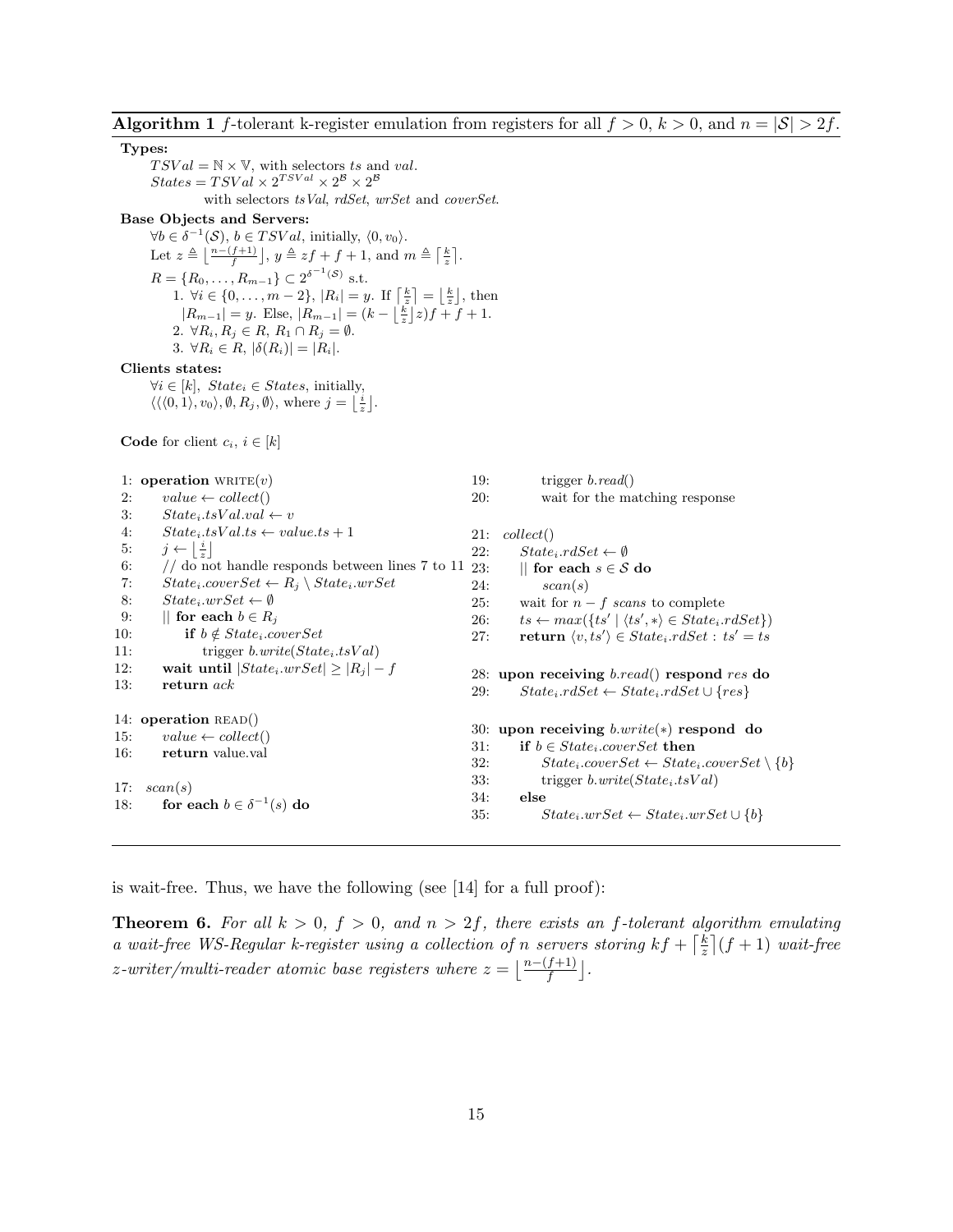### 5 Discussion and Future Work

We studied space complexity of emulating an f-tolerant register from fault-prone base objects as a function of the base object type, the number of writers  $k$ , the number of available servers  $n$ , and the failure threshold  $f$ . For the three object types considered, we established a sharp separation (by factor k) between registers and both max-registers and CAS in terms of the number of objects of the respective types required to support the emulation; we showed that no such separation between max-registers and CAS exists. Interestingly, these results shed light on the resource complexity bounds in the standard shared memory model (i.e., without object failures) as evidenced by our proof of a lower bound on the number of registers required for implementing a k-writer max-register. Our main technical contribution comprises the lower bound of  $\int \frac{k}{\frac{n-(f+1)}{f}}$  $\left[ (f+1) + kf$  and the upper

bound of  $\left[\frac{k}{n-(t)}\right]$  $\lfloor \frac{n-(f+1)}{f} \rfloor$  $\left( (f + 1) + kf$  on the resource complexity of emulating an f-tolerant k-writer register from  $n$  fault-prone servers storing read/write registers. To strengthen our lower bound, it was proved for emulations satisfying weak liveness and safety properties.

**Future directions.** First, for some choices of k and n, our bounds leave a small gap that can be closed. Second, an interesting question that arises is whether our lower bound is tight for stronger properties. In the special case of  $n = 2f + 1$  servers, emulation with stronger regularity [37] is possible with  $(2f + 1)k$  registers (tight to our lower bound). However, the question of the general case  $(n \geq 2f + 1)$  remains open. In addition, since atomicity usually requires readers to write, it is interesting to investigate whether the space complexity (assuming read/write registers) in this case also linearly depends on the number of readers.

Our results suggest a new classification of the data types based on space complexity of faulttolerant emulations built from base objects of these types, which is fundamentally different from those established by [24] and [18]. A promising future direction is to extend this classification with additional types (e.g., multiple assignment), and potentially generalize it into a full-fledged hierarchy of its own.

Another possible direction is to consider the time complexity of the emulations. For example, we showed that although a max-register can be implemented from a single CAS, the time complexity of the implementation is high. An interesting open question is to determine whether this tradeoff is inherent.

# Acknolwedgments

We are thankful to Idit Keidar for reading many drafts and helpful discussions, Dan Dobre and Alex Shraer for their contribution to earlier versions of this paper, and PODC '17 anonymous reviewers for valuable feedback.

# References

[1] Yehuda Afek, Hagit Attiya, Arie Fouren, Gideon Stupp, and Dan Touitou. Long-lived renaming made adaptive. In PODC '99, 1999.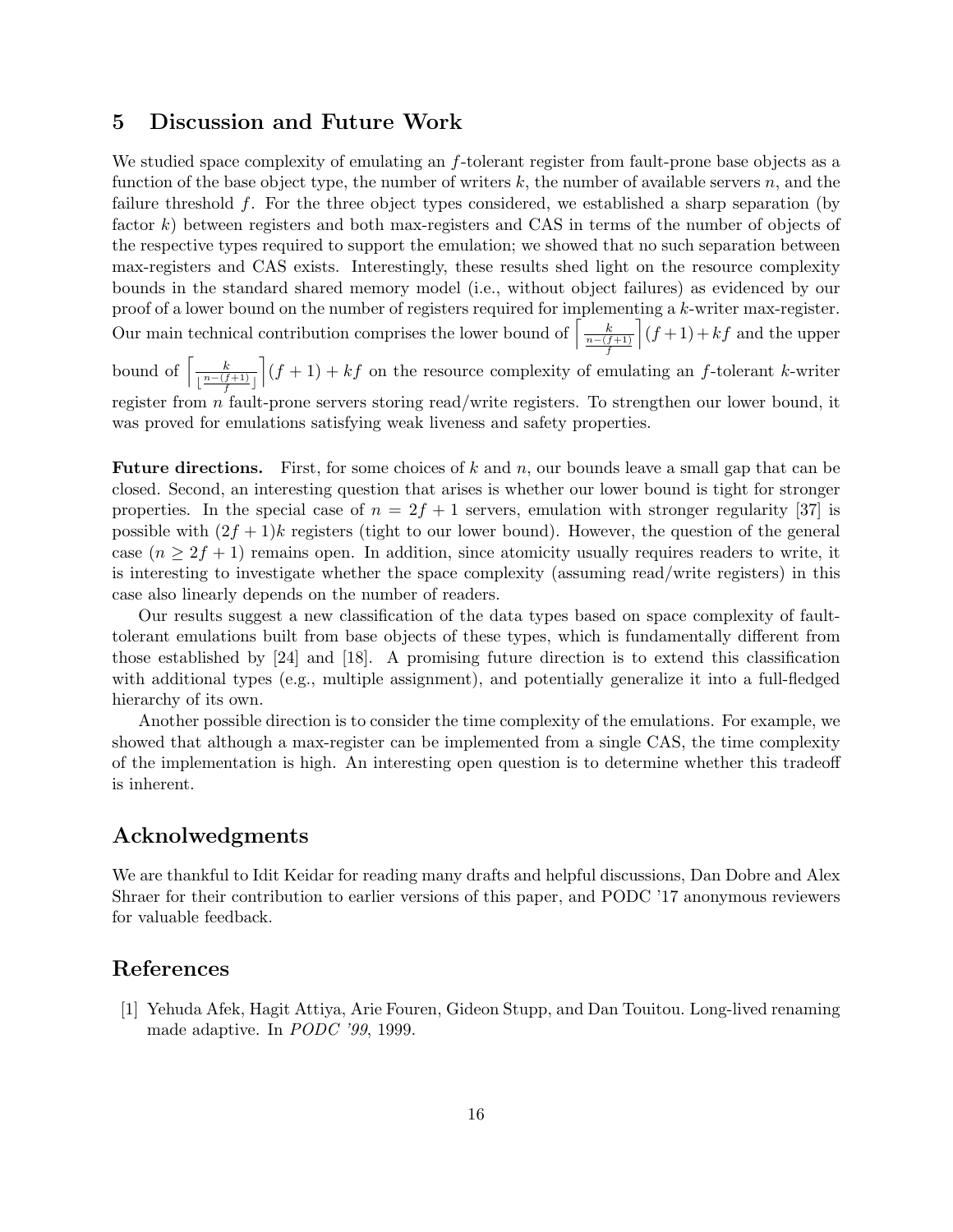- [2] Marcos K. Aguilera, Burkhard Englert, and Eli Gafni. On using network attached disks as shared memory. In *PODC* '03, 2003.
- [3] Marcos K. Aguilera, Idit Keidar, Dahlia Malkhi, Jean-Philippe Martin, and Alexander Shraer. Reconfiguring replicated atomic storage: A tutorial. Bulletin of the EATCS, 102, 2010.
- [4] James Aspnes, Hagit Attiya, and Keren Censor. Max-registers, counters, and monotone circuits. In PODC '09, 2009.
- [5] Hagit Attiya, Amotz Bar-Noy, and Danny Dolev. Sharing memory robustly in message-passing systems. J. ACM, 42(1), 1995.
- [6] Hagit Attiya and Faith Ellen. Impossibility results for distributed computing. Synthesis Lectures on Distributed Computing Theory, 5(1), 2014.
- [7] Hagit Attiya and Arie Fouren. Algorithms adapting to point contention. *J. ACM*,  $50(4)$ , July 2003.
- [8] Hagit Attiya and Jennifer Welch. Distributed Computing: Fundamentals, Simulations, and Advanced Topics, chapter 10.4, page 234. Wiley, 2nd edition, 2004.
- [9] Cristina Basescu, Christian Cachin, Ittay Eyal, Robert Haas, Alessandro Sorniotti, Marko Vukolic, and Ido Zachevsky. Robust data sharing with key-value stores. In DSN '12, pages 1–12, 2012.
- [10] James E. Burns and Nancy A. Lynch. Bounds on shared memory for mutual exclusion. Inf. Comput., 107(2), 1993.
- [11] Viveck R. Cadambe, Nancy A. Lynch, Muriel M´edard, and Peter M. Musial. A coded shared atomic memory algorithm for message passing architectures. Distributed Computing, 30(1):49– 73, 2017.
- [12] Viveck R. Cadambe, Zhiying Wang, and Nancy A. Lynch. Information-theoretic lower bounds on the storage cost of shared memory emulation. In PODC '16, 2016.
- [13] Gregory Chockler, Rachid Guerraoui, and Idit Keidar. Amnesic distributed storage. In DISC '07.
- [14] Gregory Chockler and Alexander Spiegelman. Space complexity of fault-tolerant register emulations, 2017.
- [15] Brian F. Cooper et al. Pnuts: Yahoo!'s hosted data serving platform. Proc. VLDB Endowment, 1(2), 2008.
- [16] Partha Dutta, Rachid Guerraoui, Ron R. Levy, and Marko Vukolic. Fast access to distributed atomic memory. SIAM Journal on Computing, 39(8):3752–3783, 2010.
- [17] Amazon DynamoDB. http://aws.amazon.com/dynamodb/.
- [18] Faith Ellen, Rati Gelashvili, Nir Shavit, and Leqi Zhu. A complexity-based hierarchy for multiprocessor synchronization. In PODC '16, 2016.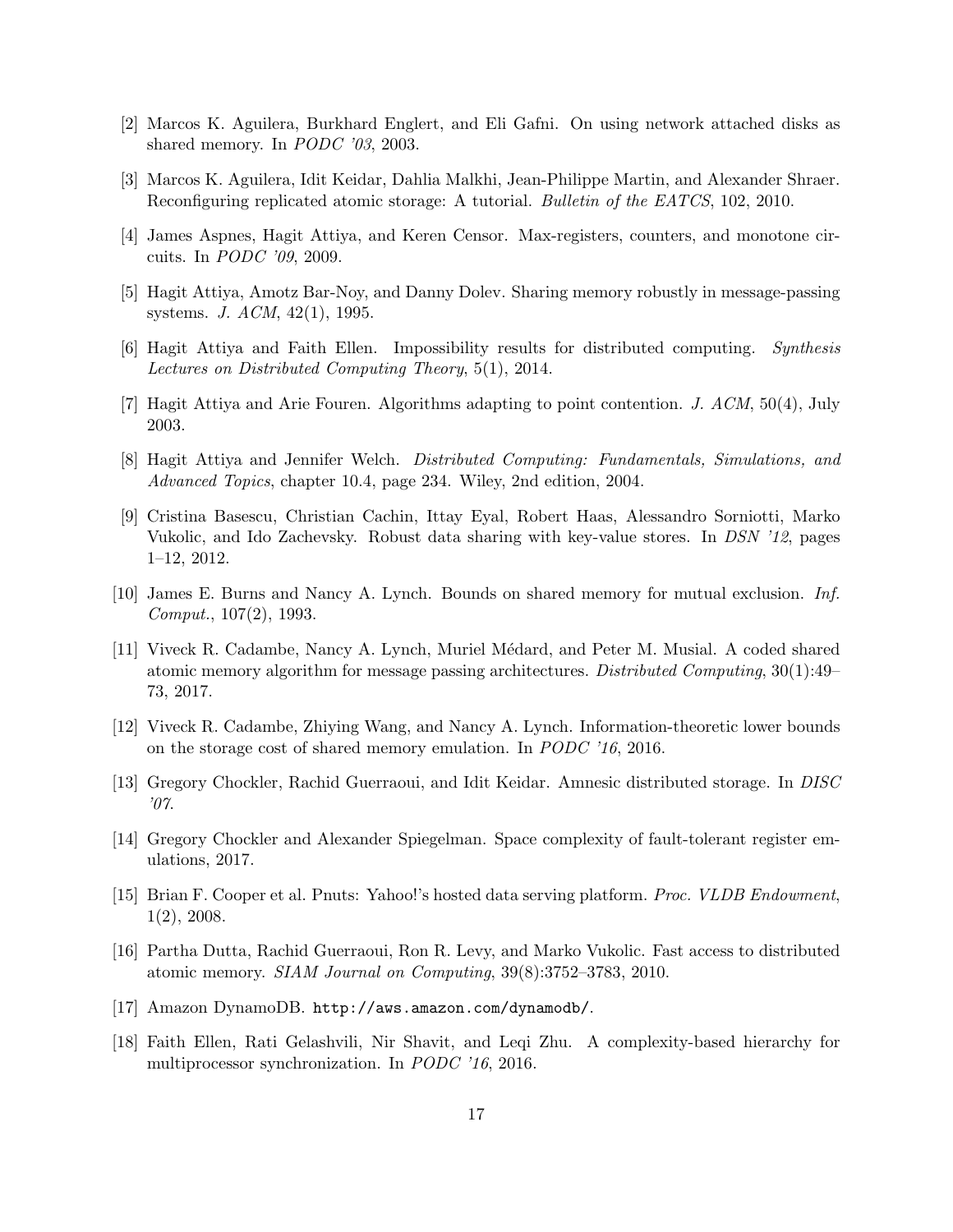- [19] Burkhard Englert and Alexander A. Shvartsman. Graceful quorum reconfiguration in a robust emulation of shared memory. In ICDCS '2000, 2000.
- [20] Rui Fan and Nancy Lynch. Efficient replication of large data objects. In DISC '03, 2003.
- [21] Rati Gelashvili. On the optimal space complexity of consensus for anonymous processes. In DISC '15, 2015.
- [22] Chryssis Georgiou, Nicolas C. Nicolaou, and Alexander A. Shvartsman. Fault-tolerant semifast implementations of atomic read/write registers. Journal of Parallel Distributed Computing, 69(1):62–79, 2009.
- [23] Seth Gilbert, Nancy A. Lynch, and Alexander A. Shvartsman. Rambo: a robust, reconfigurable atomic memory service for dynamic networks. Distributed Computing, 23(4):225–272, 2010.
- [24] Maurice Herlihy. Wait-free synchronization. ACM Transactions on Programming Languages and Systems (TOPLAS), 13(1):124–149, 1991.
- [25] Maurice Herlihy and Jeannette M. Wing. Linearizability: A correctness condition for concurrent objects. ACM Trans. Program. Lang. Syst., 12(3), 1990.
- [26] Patrick Hunt, Mahadev Konar, Flavio P. Junqueira, and Benjamin Reed. Zookeeper: wait-free coordination for internet-scale systems. In USENIX ATC '10, 2010.
- [27] Prasad Jayanti, Tushar Chandra, and Sam Toueg. Fault-tolerant wait-free shared objects. Journal of the ACM, 45(3):451–500, 1998.
- [28] Prasad Jayanti, King Tan, and Sam Toueg. Time and space lower bounds for nonblocking implementations. SIAM J. Comput., 30(2):438–456, April 2000.
- [29] Leslie Lamport. On interprocess communication: Parts i and ii. Distributed computing, 1(2), 1986.
- [30] Nancy Lynch. Distributed Algorithms. Morgan Kaufman, 1996.
- [31] Dahlia Malkhi and Michael K. Reiter. Byzantine quorum systems. Distributed Computing, 11(4):203–213, 1998.
- [32] MongoDB. http://www.mongodb.org/.
- [33] Jun Rao, Eugene J. Shekita, and Sandeep Tata. Using paxos to build a scalable, consistent, and highly available datastore. PVLDB, 2011.
- [34] Riak. http://basho.com/riak.
- [35] Amazon Simple Storage Service (Amazon S3). http://aws.amazon.com/s3/.
- [36] C. Shao, J. L. Welch, E. Pierce, and H. Lee. Multiwriter consistency conditions for shared memory registers. SIAM Journal on Computing, 40(1), 2011.
- [37] Cheng Shao, Jennifer L Welch, Evelyn Pierce, and Hyunyoung Lee. Multiwriter consistency conditions for shared memory registers. SIAM Journal on Computing, 40(1), 2011.